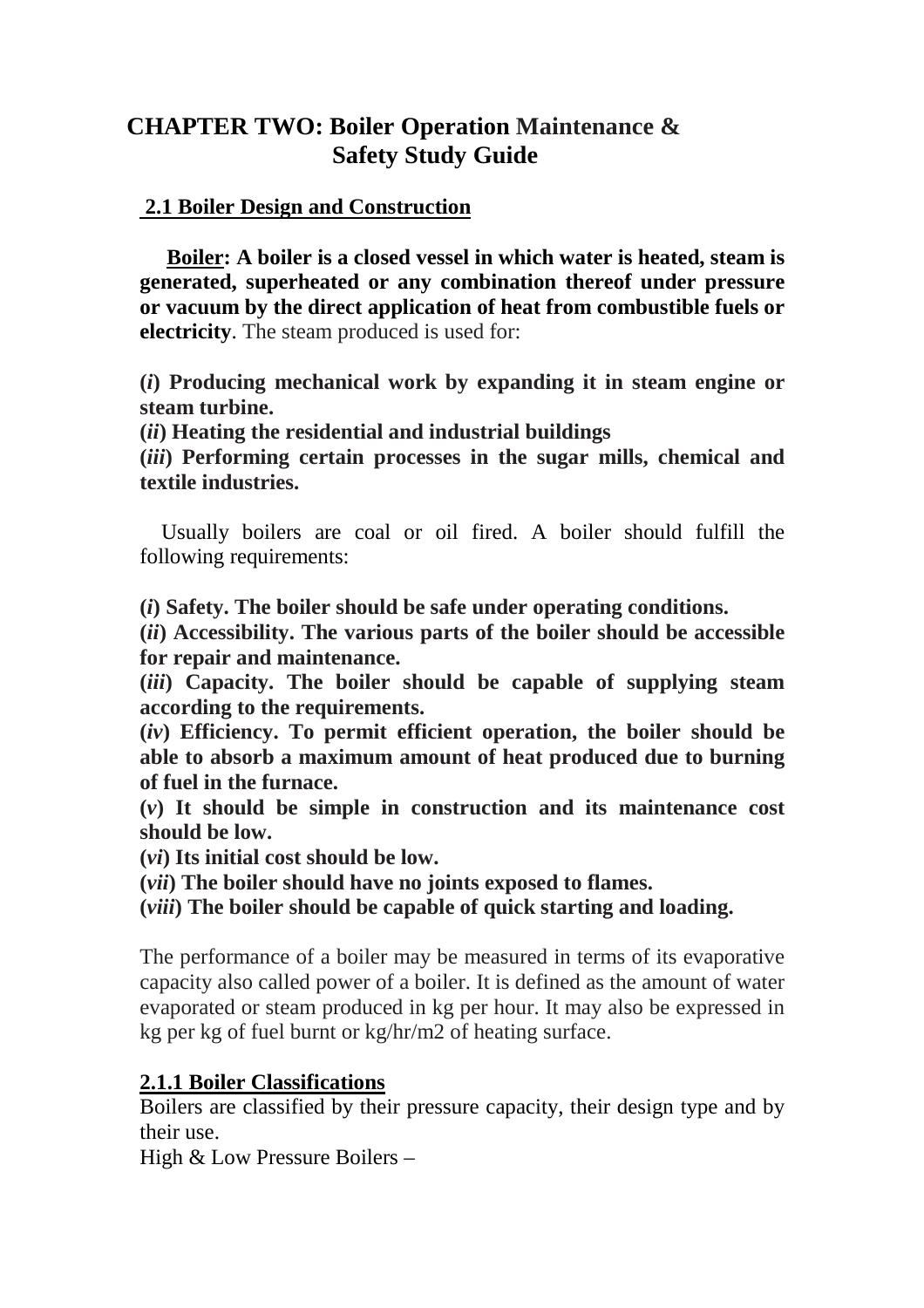The **M.A.W.P** or Maximum Allowable Working Pressure is the highest amount of pressure that the vessel is designed to withstand. Pressure is measured in terms of pounds per square inch or **psi**. **Psig** (gauge) indicates gauge pressure, which ignores the atmospheric pressure. **Psia**  (absolute) is the sum of gauge pressure plus the atmospheric pressure at that location, which varies based on altitude. A **compound gauge**  measures indicates pressure and vacuum.

• **Low-pressure boilers** are designed to withstand a maximum of 15 psig steam or a M.A.W.P. 160 psig water.

The boilers can be classified according to the following criteria.

# **According to flow of water and hot gases:**

- 1. Water tube.
- 2. Fire tube.

 In water tube boilers, water circulates through the tubes and hot products of combustion flow over these tubes. In fire tube boiler the hot products of combustion pass through the tubes, which are surrounded, by water. Fire tube boilers have low initial cost, and are more compacts. But they are more likely to explosion, water volume is large and due to poor circulation they cannot meet quickly the change in steam demand. For the same output the outer shell of fire tube boilers is much larger than the shell of water-tube boiler. Water tube boilers require less weight of metal for a given size, are less liable to explosion, produce higher pressure, are accessible and can response quickly to change in steam demand. Tubes and drums of water-tube boilers are smaller than that of fire-tube boilers and due to smaller size of drum higher pressure can be used easily. Water-tube boilers require lesser floor space. The efficiency of water-tube boilers is more.

# **According to position of furnace.**

(*i*) Internally fired (*ii*) Externally fired

In internally fired boilers the grate combustion chamber are enclosed within the boiler shell. Whereas in case of extremely fired boilers and furnace and grate are separated from the boiler shell.

# **According to the position of principle axis.**

- (*i*) Vertical (*ii*) Horizontal (*iii*) Inclined. *According to application.*
- (*i*) Stationary, (*ii*) Mobile, (Marine, Locomotive).

# *According to the circulating water.*

(*i*) Natural circulation (*ii*) Forced circulation.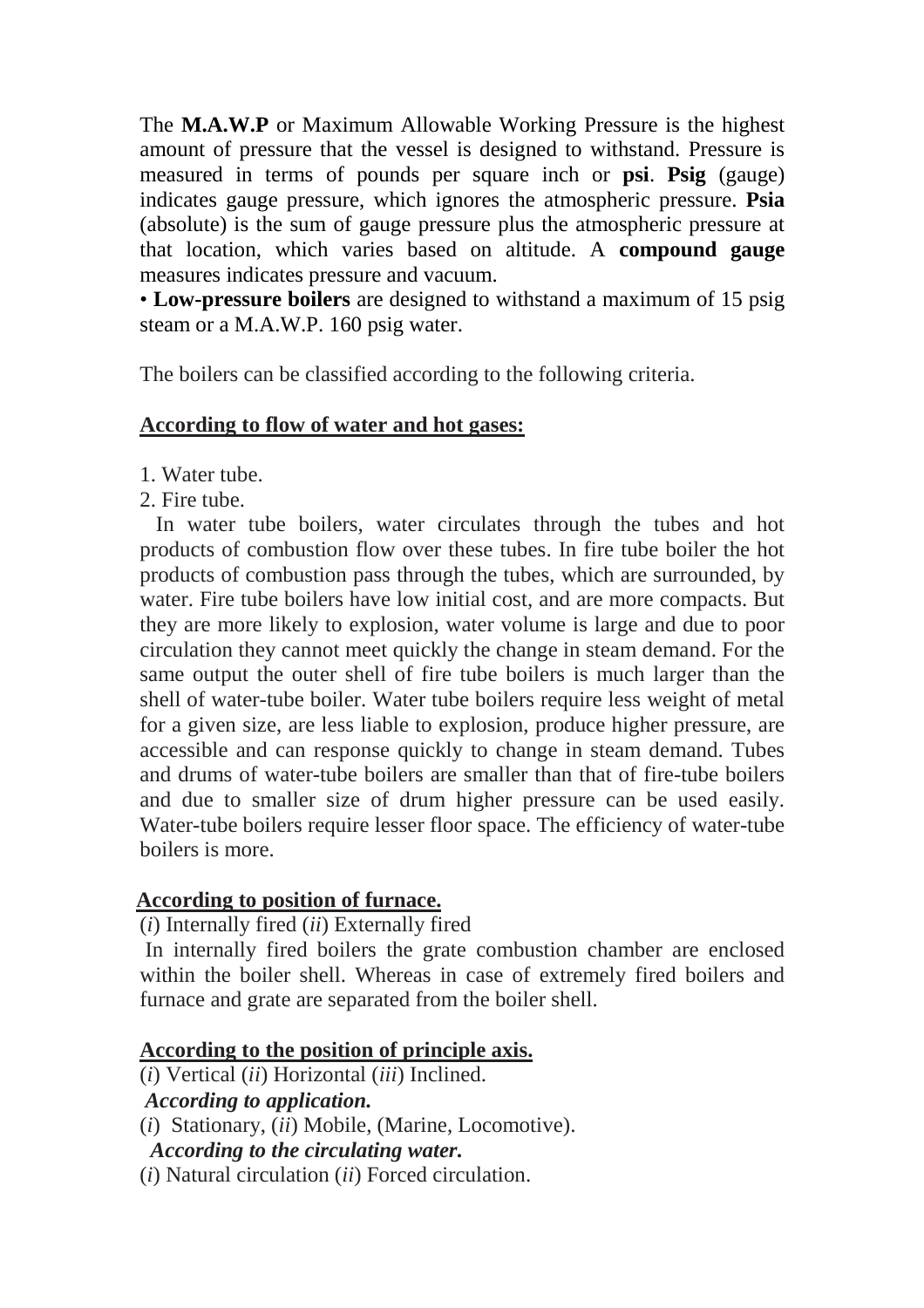### **According to steam pressure:**

(*i*) Low pressure (*ii*) Medium pressure (*iii*) Higher pressure

Water tube boilers are classified as follows:

- 1. Horizontal straight tube boilers
- (*a*) Longitudinal drum (*b*) Cross-drum.
- 2. Bent tube boilers
- (*a*) Two drum (*b*) Three drum
- (*c*) Low head three drum (*d*) four drum.
- 3. Cyclone fired boilers

# **Various advantages of water tube boilers are as follows:**

(*i*) High pressure of the order of 140 kg/cm2 can be obtained.

(*ii*) Heating surface is large. Therefore steam can be generated easily.

(*iii*) Large heating surface can be obtained by use of large number of tubes.

(*iv*)Because of high movement of water in the tubes the rate of heat transfer becomes large resulting into a greater efficiency.

# **Fire tube boilers are classified as follows:**

- l. External furnace:
- (*i*) Horizontal return tubular
- (*ii*) Short fire box
- (*iii*) Compact.
- 2. Internal furnace:
- (*i*) Horizontal tubular
- (*a*) Short fire box (*b*) Locomotive (*c*) Compact (*d*) Scotch.
- (*ii*) Vertical tubular.
- (*a*) Straight vertical shell, vertical tube
- (*b*) Cochran (vertical shell) horizontal tube.

# **Various advantages of fire tube boilers are as follows.**

- (*i*) Low cost
- (*ii*) Fluctuations of steam demand can be met easily
- (*iii*) It is compact in size.

# **2.1.2 Fire-Tube Boiler**

 This boiler consists of a cylindrical shell with its crown having a spherical shape. The furnace is also hemispherical in shape. The grate is also placed at the bottom of the furnace and the ash-pit is located below the grate. The coal is fed into the grate through the fire door and ash formed is collected in the ash-pit located just below the grate and it is removed manually. The furnace and the combustion chamber are connected through a pipe. The back of the combustion chamber is lined with firebricks. The hot gases from the combustion chamber flow through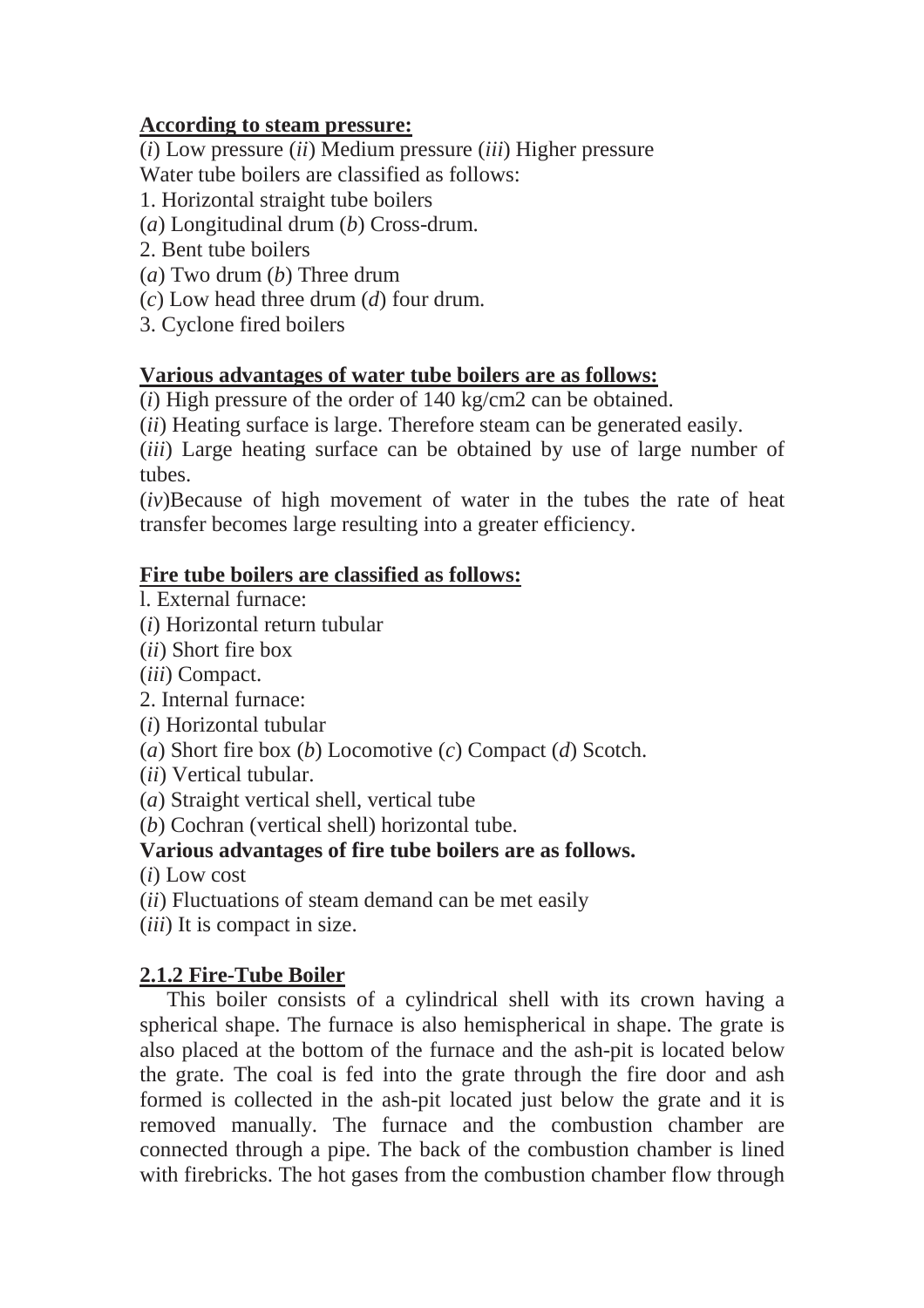the nest of horizontal fire tubes (generally 6.25 cm in external diameter and 165 to 170 in number). The passing through the fire tubes transfers a large portion of the heat to the water by convection. The flue gases coming out of fire tubes are finally discharged to the atmosphere through chimney (Fig.1&2). The spherical top and spherical shape of firebox are the special features of this boiler. These shapes require least material for the volume. The hemi spherical crown of the boiler shell gives maximum strength to withstand the pressure of the steam inside the boiler. The hemi-spherical crown of the fire box is advantageous for resisting intense heat. This shape is also advantageous for the absorption of the radiant heat from the furnace.

Coal or oil can be used as fuel in this boiler. If oil is used as fuel, no grate is provided but the bottom of the furnace is lined with firebricks. Oil burners are fitted at a suitable location below the fire door. A manhole near the top of the crown of shell is provided for cleaning. In addition to this, a number of hand-holes are provided around the outer shell for cleaning purposes. The smoke box is provided with doors for cleaning of the interior of the fire tubes.

The airflow through the grate is caused by means of the draught produced by the chimney. A damper is placed inside the chimney (not shown) to control the discharge of hot gases from the chimney and thereby the supply of air to the grate is controlled. The chimney may also be provided with a steam nozzle (not shown; to discharge the flue gases faster through the chimney. The steam to the nozzle is supplied from the boiler. The outstanding features of this boiler are listed below:

1. It is very compact and requires minimum floor area.

2. Any type of fuel can be used with this boiler.

3. It is well suited for small capacity requirements.

4. It gives about 70% thermal efficiency with coal firing and about 75% with oil firing.

5. The ratio of grate area to the heating surface area varies from 10: 1 to  $25:1$ .

It is provided with all required mountings. The function of each is briefly described below:

#### **1. Pressure Gauge:**

This indicates the pressure of the steam in the boiler.

# **2. Water Level Indicator:**

This indicates the water level in the boiler, the water level in the boiler should not fall below a particular level otherwise the boiler will be overheated and the tubes may burn out.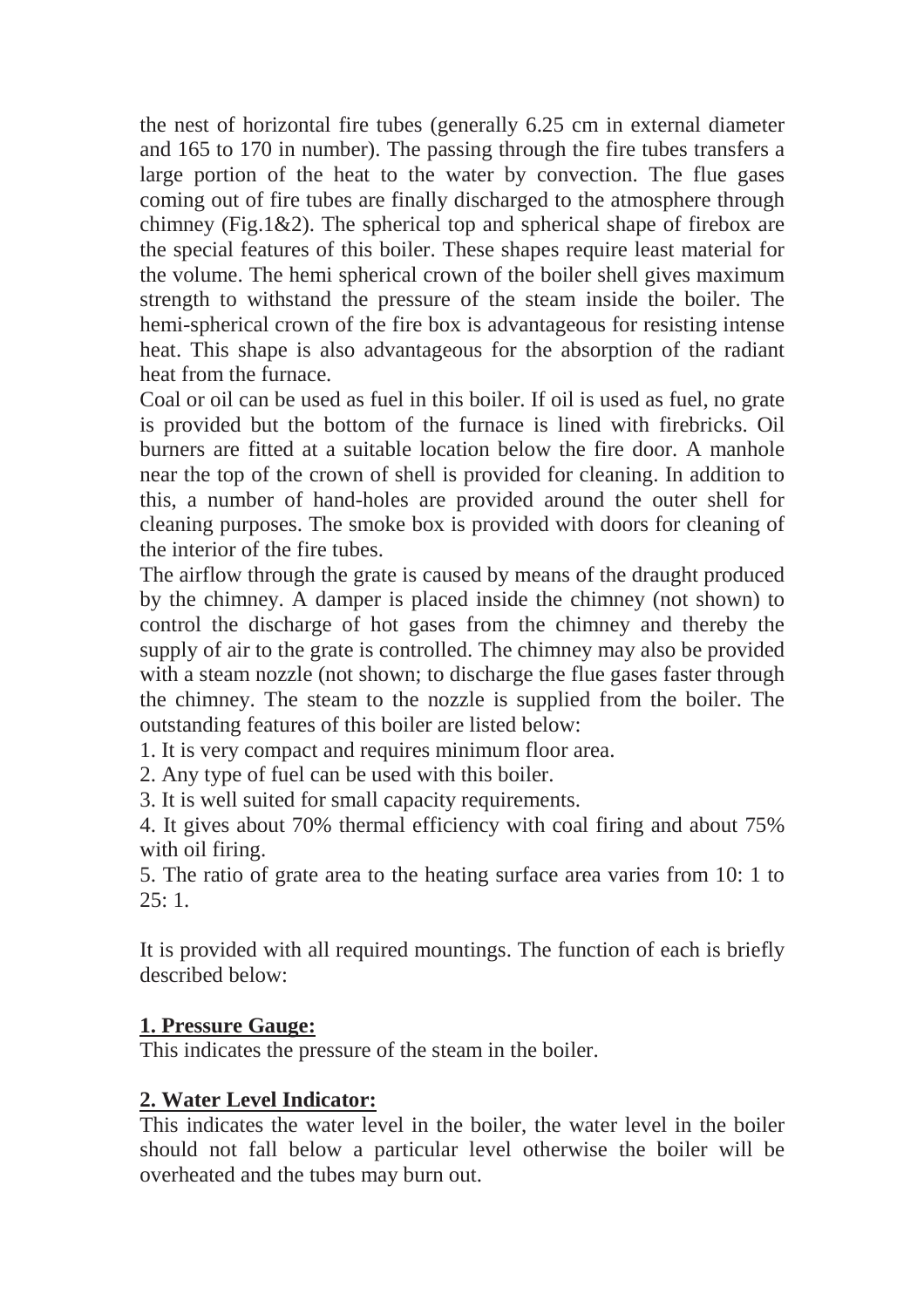### **3. Safety Valve:**

The function of the safety valve is to prevent the increase of steam pressure in the holler above its design pressure. When the pressure increases above design pressure, the valve opens and discharges the steam to the atmosphere. When this pressure falls just below design pressure, the valve closes automatically. Usually the valve is spring controlled.

# **4. Fusible Plug:**

If the water level in the boiler falls below a predetermined level, the boiler shell and tubes will be overheated. And if it is continued, the tubes may burn, as the water cover will be removed. It can he prevented by stopping the burning of fuel on the grate. When the temperature of the shell increases above a particular level, the fusible plug, which is mounted over the grate as shown in the Fig. 1, melts and forms an opening. The high-pressure steam pushes the remaining water through this hole on the grate and the fire is *extinguished.* 



 **Fig. (1) Fire-tube boiler with accessories**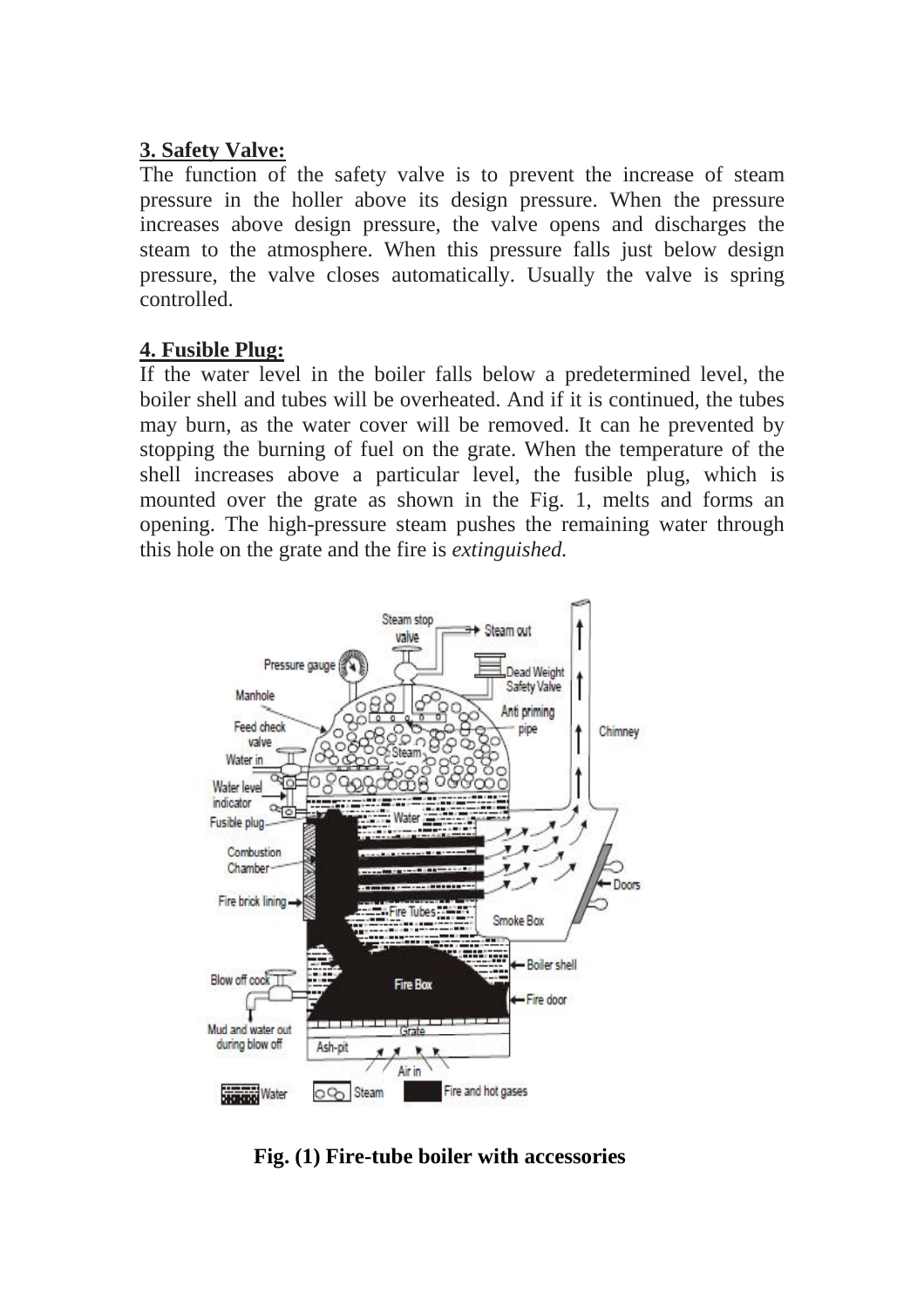### **5. Blow-off Cock:**

The water supplied to the boiler always contains impurities like mud, sand and, salt Due to heating, these are deposited at the bottom of the boiler, and if they are not removed, they are accumulated at the bottom of the boiler and reduce its capacity and heat transfer rates. Also the salt content will goes on increasing due to evaporation of water. These deposited salts are removed with the help of blow off cock. The blow-off cock is located at the bottom of the boiler as shown in the figure and is operated only when the boiler is running. When the blow-off cock is opened during the running of the boiler, the high-pressure steam pushes the water and the collected material at the bottom is blown out. Blowing some water out also reduces the concentration of the salt. The blow-off cock is operated after every 5 to 6 hours of working for few minutes. This keeps the boiler clean.

### **6. Steam Stop Valve:**

It regulates the flow of steam supply outside. The steam from the boiler first enters into an ant-priming pipe where most of the water particles associated with steam is removed.

### **7. Feed Check Valve:**

The high pressure feed water is supplied to the boiler through this valve. This valve opens towards the boiler only and feeds the water to the boiler. If the feed water pressure is less than the boiler steam pressure then this valve remains closed and prevents the back flow of steam through the valve.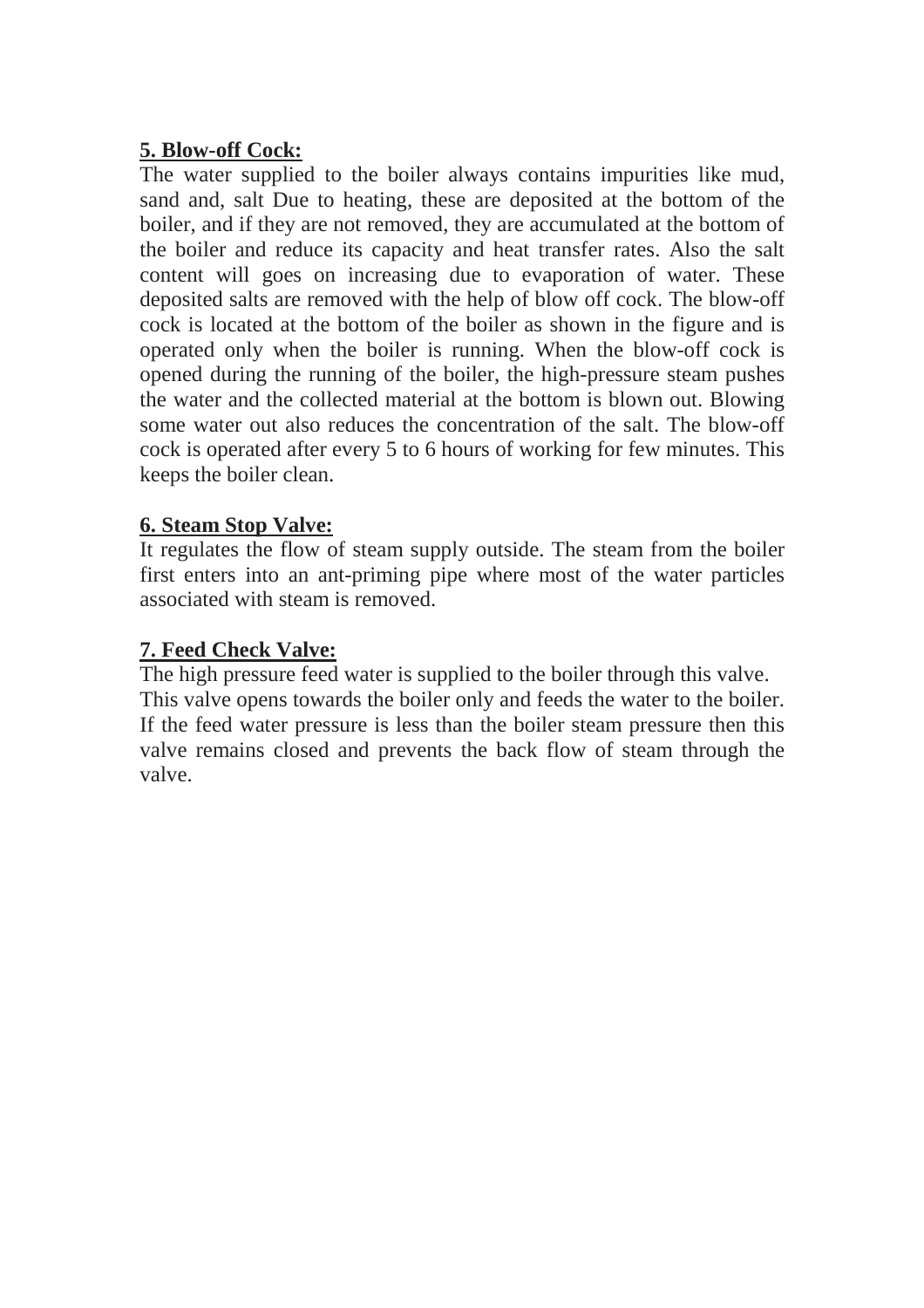

 **Fig. (2) Shape of fire-tube** 

# **2.1.3 Water-tube boilers:**

• **Water-tube boilers** have water running through the tubes and fire or gases of combustion surrounding the tubes. The water tubes are connected into a steam drum at the top and a mud drum at the bottom. The fire is in the **Combustion chamber**. The boiler design can also be identified by the shape of the tube configuration, with the common types being called A, O, and D style boilers. The **cast iron sectional boiler** is neither fire tube nor water tube though it has some operating characteristics of a water tube boiler. The water is inside the sections and the fire is outside the sections. Cast iron sectionals used for steam heating may have distinct operating problems that are not typically found in other boiler types, such as the intolerance for poor water chemistry.

• A boiler may be classified as either a **steam boiler** or **hot water boiler**. The vessels are the same and the **boiler trim** (controls & piping) determine the use of the vessel. A steam boiler must maintain a water level covering the top of the heating (tube) surfaces while leaving room for steam production. A hot water boiler is completely full of water over the top of the boiler into the expansion tank.

# **INDUSTRIAL Water Tube BOILERS:**

The boilers are generally required in power station, chemical industries, paper industries, pharmaceutical industries and many others. Efficiency,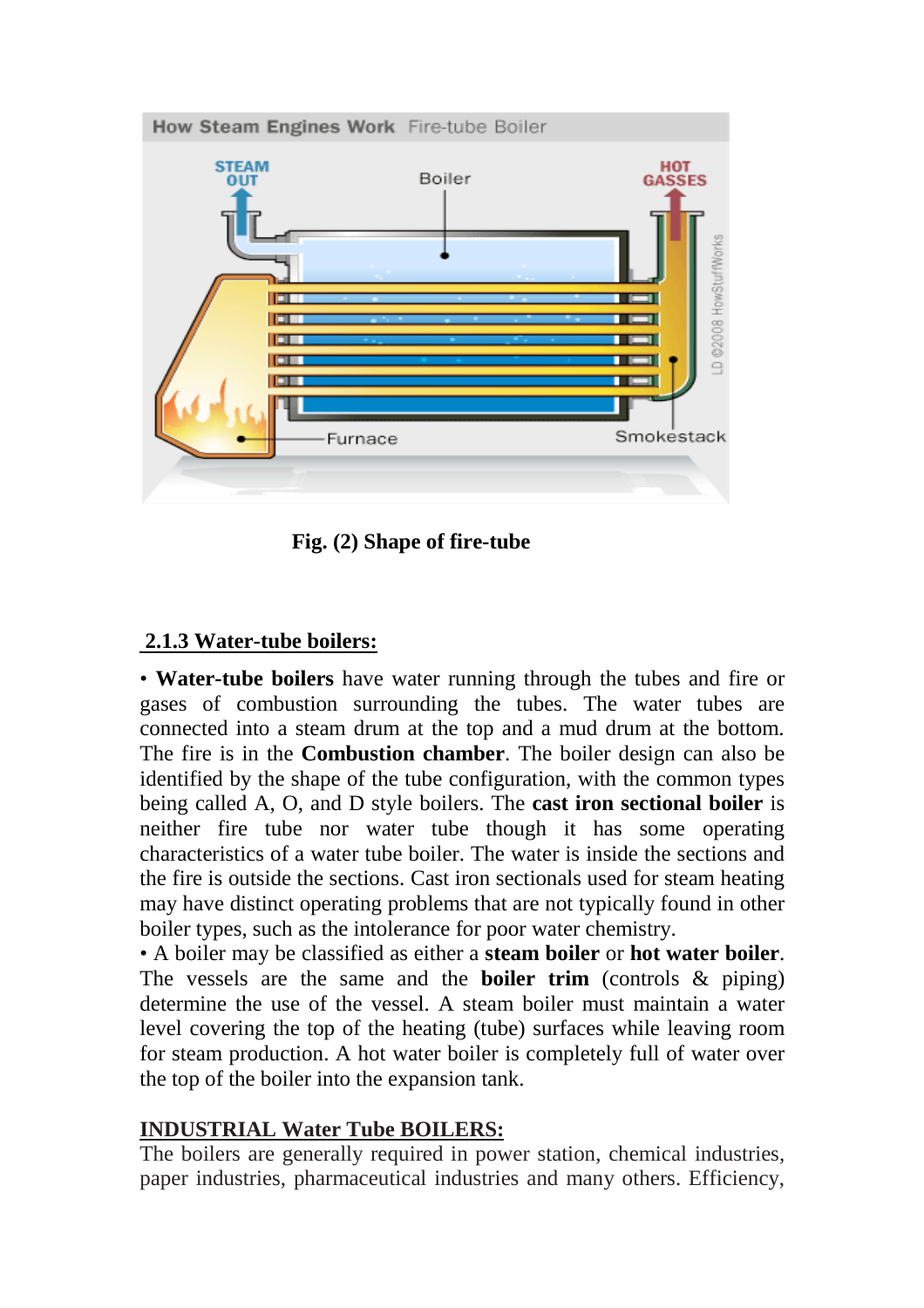reliability and cost are major factors in the design of industrial boilers similar to central stations. Boiler's capacity varies from 100 to 400 tons of steam per hour. Industrial companies in foreign countries with large steam demands have considerable interest in cogeneration, the simultaneous production of steam and electricity because of federal steam demands have considerable interest in cogeneration, the simultaneous production of steam and electricity because of federal legislation. High temperature and high pressure boilers 550°C and up to critical pressure) are now--a-days used even though high pressure and temperature are rarely, needed to. Process requirement but they are used to generate electricity to surging prices of the oil, most of the industrial boilers are designed to use wood, municipal - pulverized coal, industrial solid waste and refinery gas few industrial boilers which are in common use are discussed below. days used even though high pressure and<br>d to. Process requirement but they are used<br>ging prices of the oil, most of the industrial



**Fig.3 simple water water-tube boiler layout**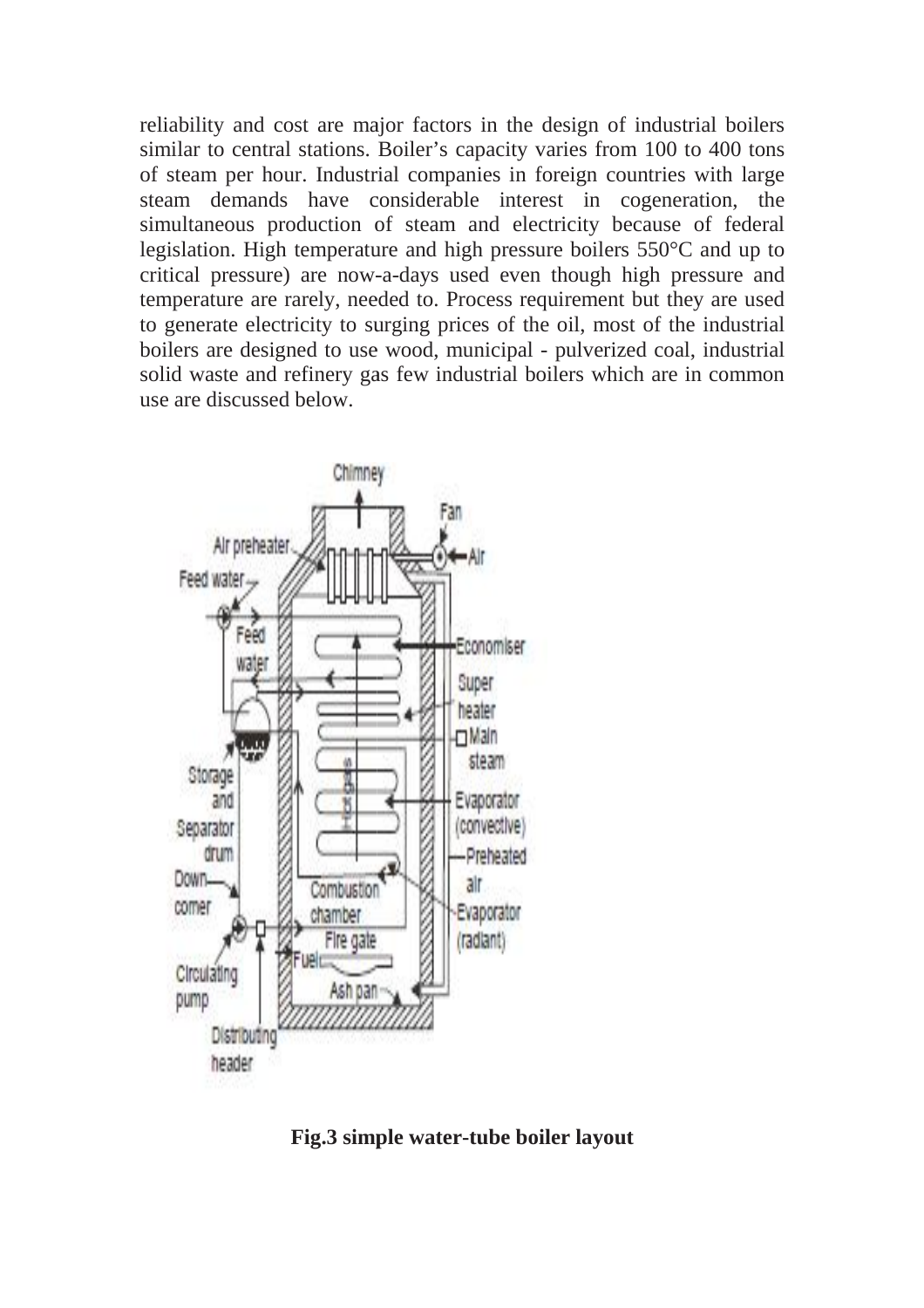# **MERITS AND DEMERITS OF WATER TUBE BOILERS OVER FIRE TUBE BOILERS MERITS**

1. Generation of steam is much quicker due to small ratio of water content to steam content. This also helps in reaching the steaming temperature in short time.

2. Its evaporative capacity is considerably larger and the steam pressure range is also high-200 bar.

3. Heating surfaces are more effective as the hot gases travel at right angles to the direction of water flow.

4. The combustion efficiency is higher because complete combustion of fuel is possible as the combustion space is much larger.

5. The thermal stresses in the boiler parts are less as different parts of the boiler remain at uniform temperature due to quick circulation of water.

6. The boiler can be easily transported and erected as its different parts can be separated.

7. Damage due to the bursting of water tube is less serious. Therefore, water tube boilers are sometimes called safety boilers.

8. All parts of the water tube boilers are easily accessible for cleaning, inspecting and repairing.

9. The water tube boiler's furnace area can be easily altered to meet the fuel requirements

#### **Demerits:**

1. It is less suitable for impure and sedimentary water, as a small deposit of scale may cause the overheating and bursting of tube. Therefore, use of pure feed water is essential.

2. They require careful attention. The maintenance costs are higher.

3. Failure in feed water supply even for short period is liable to make the boiler over-heated.

# **Boiler Lay-up:**

 Any extended period of time (summer) during which a boiler(s) is idle and is not expected to operate. Lockout/Tag out boiler(s) and shut-off gas supply.

A non-operational steam boiler should be filled to the top with chemically treated feed water or condensate to minimize corrosion during lay-up. Inactive heating systems, along with boilers, in vacated buildings, should be drained due to danger of freezing.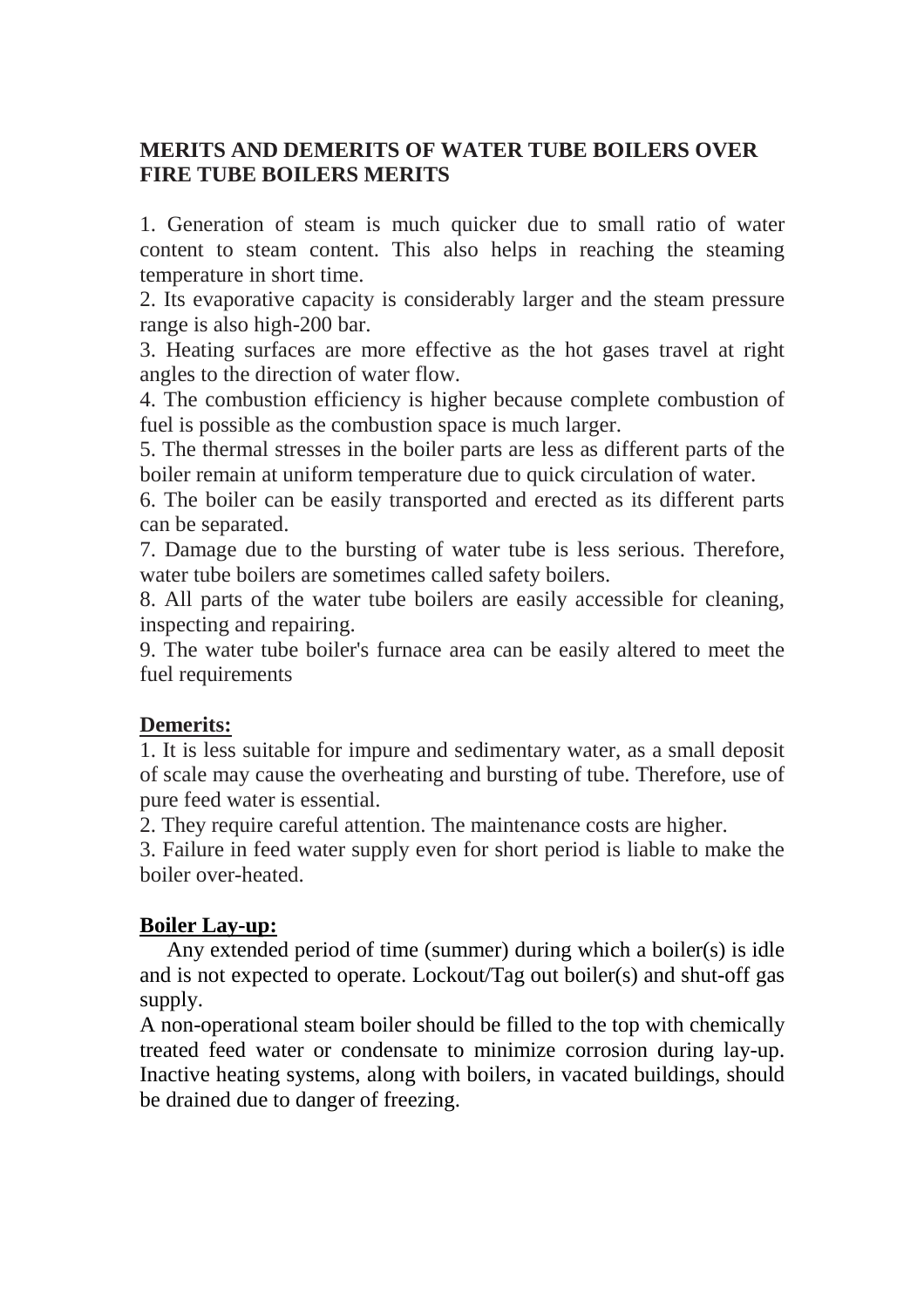### **Boiler Pass:**

The path of travel of the combustion gases through the full length of boiler including the initial pass in the primary combustion zone. A boiler may have as many as four passes.

### **Boiler Programmer:**

A boiler programmer is the mastermind that controls the firing cycle of a boiler. It performs two functions. (1) Senses the presence of a flame during pilot and main flame and (2) programs the operation of a burner system so that motors, blowers, ignition and fuel valves are energized only when they are needed, and then in proper sequence. **Note:** Not all boilers have programmers.

### **Boiler System:**

A system comprised of the boiler(s), its controls, safety devices, interconnecting piping, vessels, valves, fittings and pumps.

# **Breeching:**

A duct for the transport of the products of combustion between the boilers and the stack.

#### **Forced-Draft Fan:**

A fan, in boilers with power burners that supplies air for combustion of fuel as well as draft.

#### **Furnace:**

An enclosed space provided for the combustion of fuel.

# **Gage Glass:**

The transparent part of a water gage assembly connected directly or through a water column to the boiler, below and above the waterline, to indicate the water level in a steam boiler.

#### **Induced-Draft Fan:**

fan, generally mounted on horizontal breeching, which pulls the flue gases out of some boilers, with atmospheric burners, into the stack.

# **Limit Control:**

A device, with a manual reset, which shuts down the burner when operating limits are surpassed.

# **Low Water Fuel Cut-Off. (LWC):**

A device, most often float-operated, which shuts down the fuel burner when the water level in the boiler drops below its operating level. Two low water fuel cutoffs are required on steam boilers. The primary LWC has a combination condensate feed pump control and an auxiliary control that automatically cuts off the fuel supply if the proper water level is not being maintained. The secondary LWC is set one inch lower than the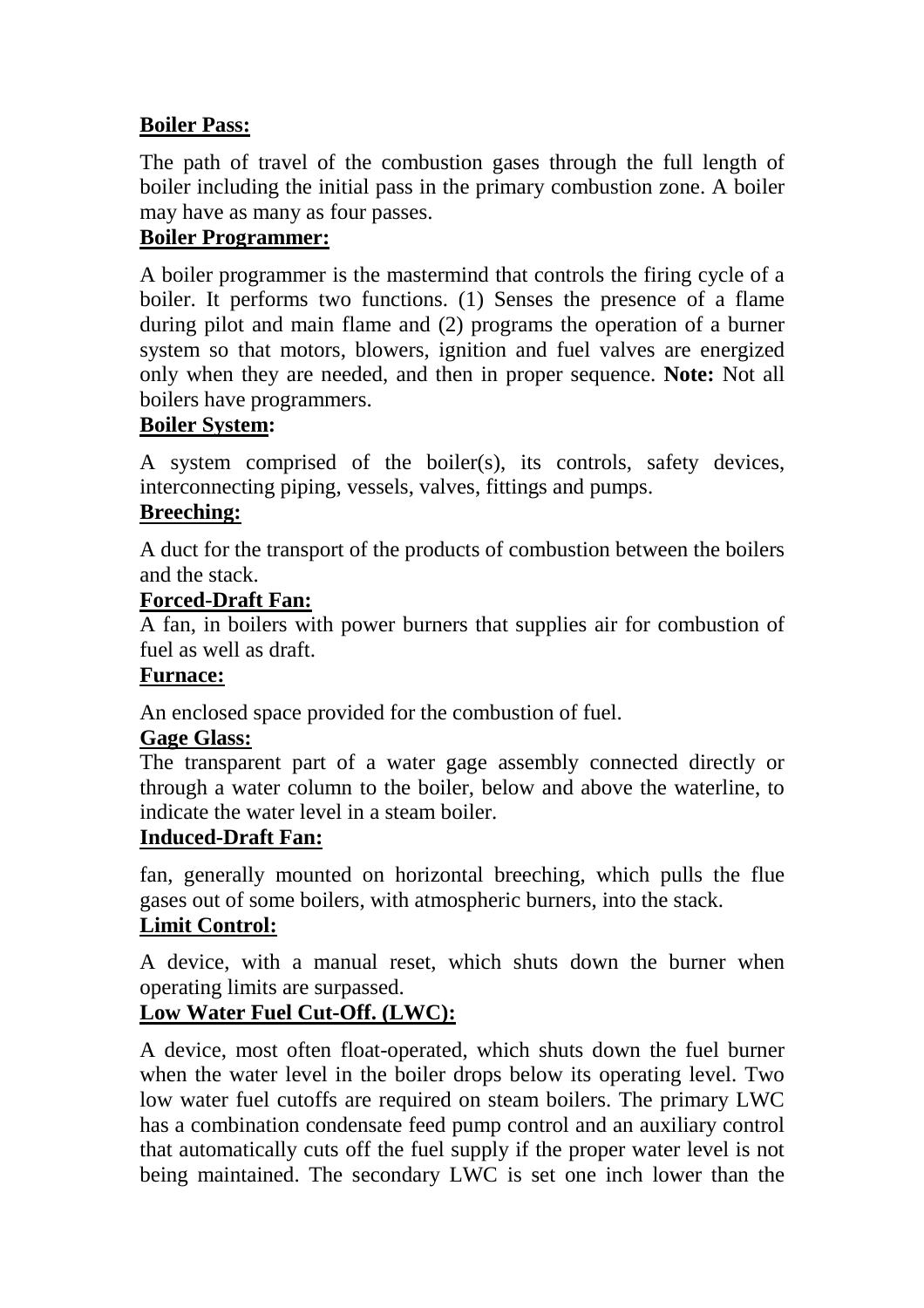primary and it causes a safety shutdown, requiring manual reset. **Note:**  Even though most hot water heating boilers have a LWC, by code one is required only on boilers with capacities of 400,000 Btu/hr or greater.

# **Makeup Water:**

Water introduced into the boiler, from outside the boiler system, to replace that lost (leaks) or removed from the system.

#### **Manhole:**

The opening in a pressure vessel of sufficient size to permit a man to enter.

#### **Operating Control:**

A device which automatically controls the operation of a fuel burner to maintain the desired temperature or pressure.

### **PH:**

A logarithmic scale used to measure the degree of acidity or alkalinity of a solution. The scale runs from 1 (strong acid) to 14 (strong alkali) with 7 (distilled water) as the neutral point.

### **Power Burners:**

Power burners are designated to operate with a furnace pressure higher than atmospheric and are equipped with sufficient blower capacity to force products of combustion through the boiler without the help of natural or induced draft.

# **Pigtail Loop:**

Each pressure control device on steam boilers should have a pigtail loop, which acts as a steam trap, installed between the controller, and the boiler. This prevents the controller's diaphragm or bellows from seeing any steam, thus preventing damage to it.

#### **Safety Relief Valve:**

An automatic pressure-relieving device required by code to be used on hot water heating boilers that is actuated by the pressure generated within the boiler. Valves of this type are spring loaded without full-opening action and have a factory set nonadjustable pressure setting. A safety relief valve set pressure must be equal to or less than boiler Maximum Allowable Working Pressure (MAWP) and its relieving capacity must be equal to or greater than boiler output.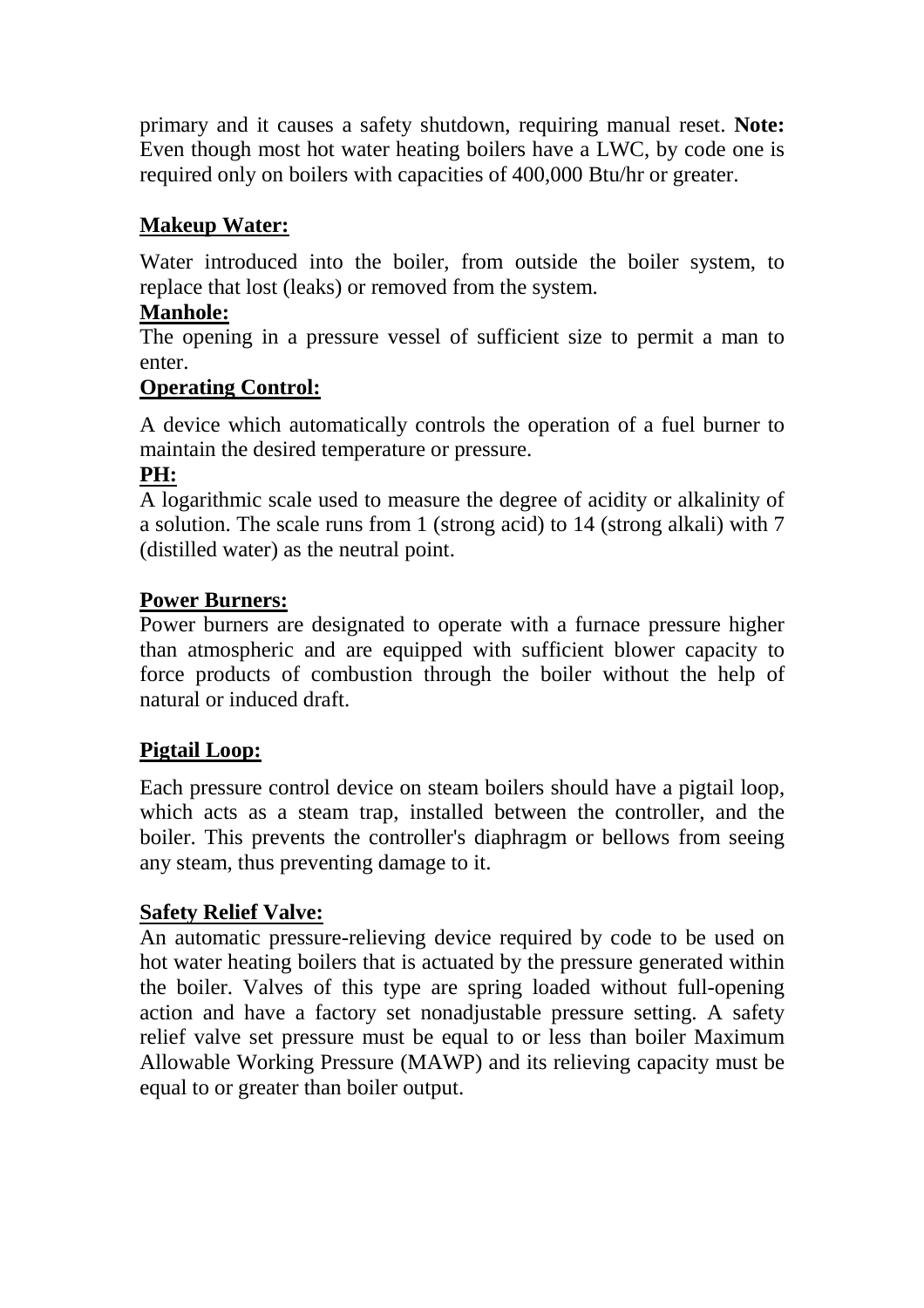### **Shell:**

The cylindrical portion of a pressure vessel.

#### **Tube sheet:**

The end plates with holes, in some boilers, that connects the ends of fire tubes.

# **Water tube:**

A tube(s), in a boiler, having the water and steam on the inside and heat applied to the outside.

### **Water Softener:**

Equipment used to remove the hardness from boiler feed water. A sodium zeolite water softener uses an ion exchange process to remove calcium and magnesium ions from water and replaces them with sodium. A brine solution and resin beads are part of the system which most water softeners use.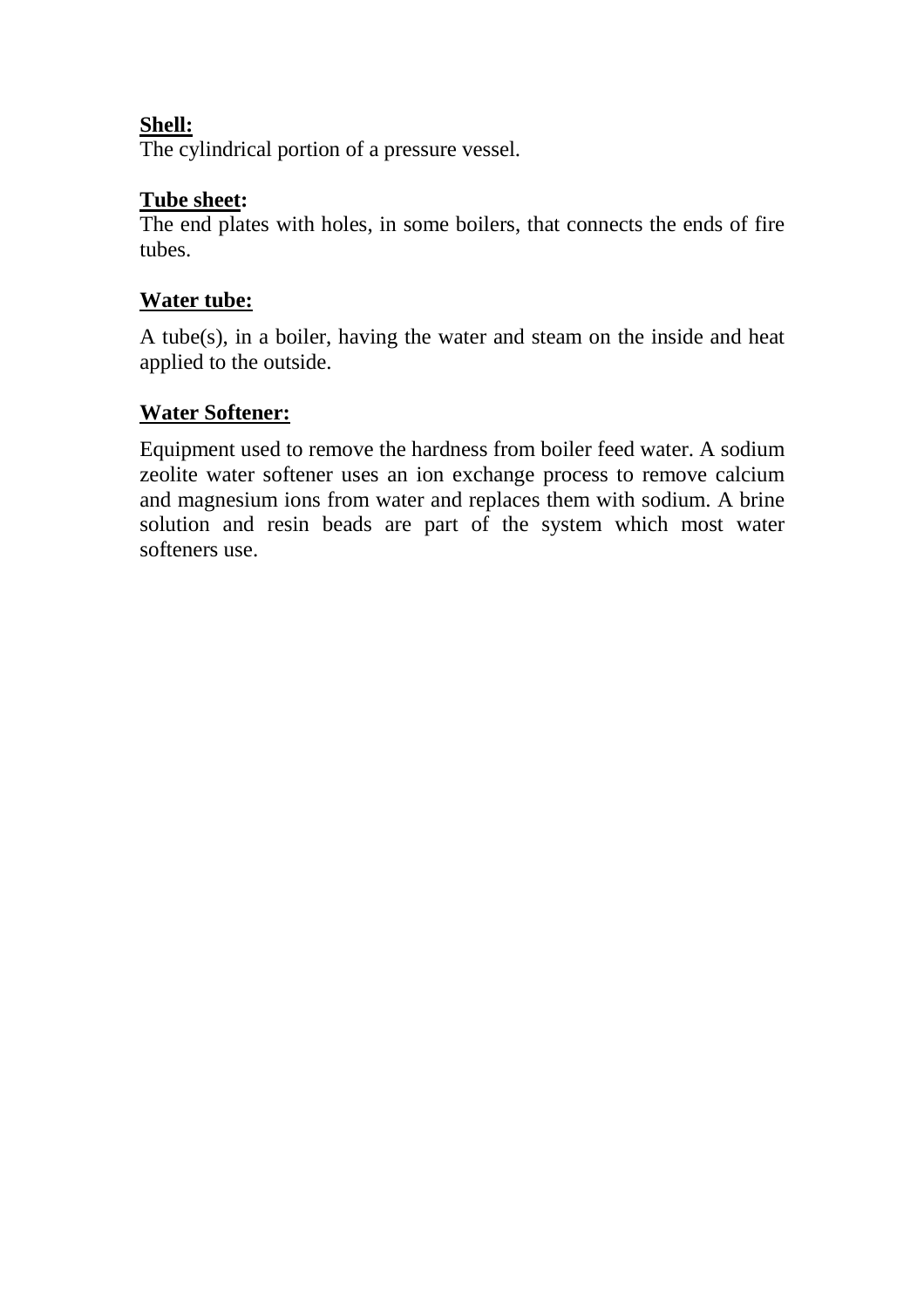



# **2.2 REQUIREMENTS OF A GOOD BOILER**

A good boiler must possess the following qualities:

1. The boiler should be capable to generate steam at the required pressure and quantity as quickly as possible with minimum fuel consumption.

2. The initial cost, installation cost and the maintenance cost should be as low as possible.

3. The boiler should be light in weight, and should occupy small floor area.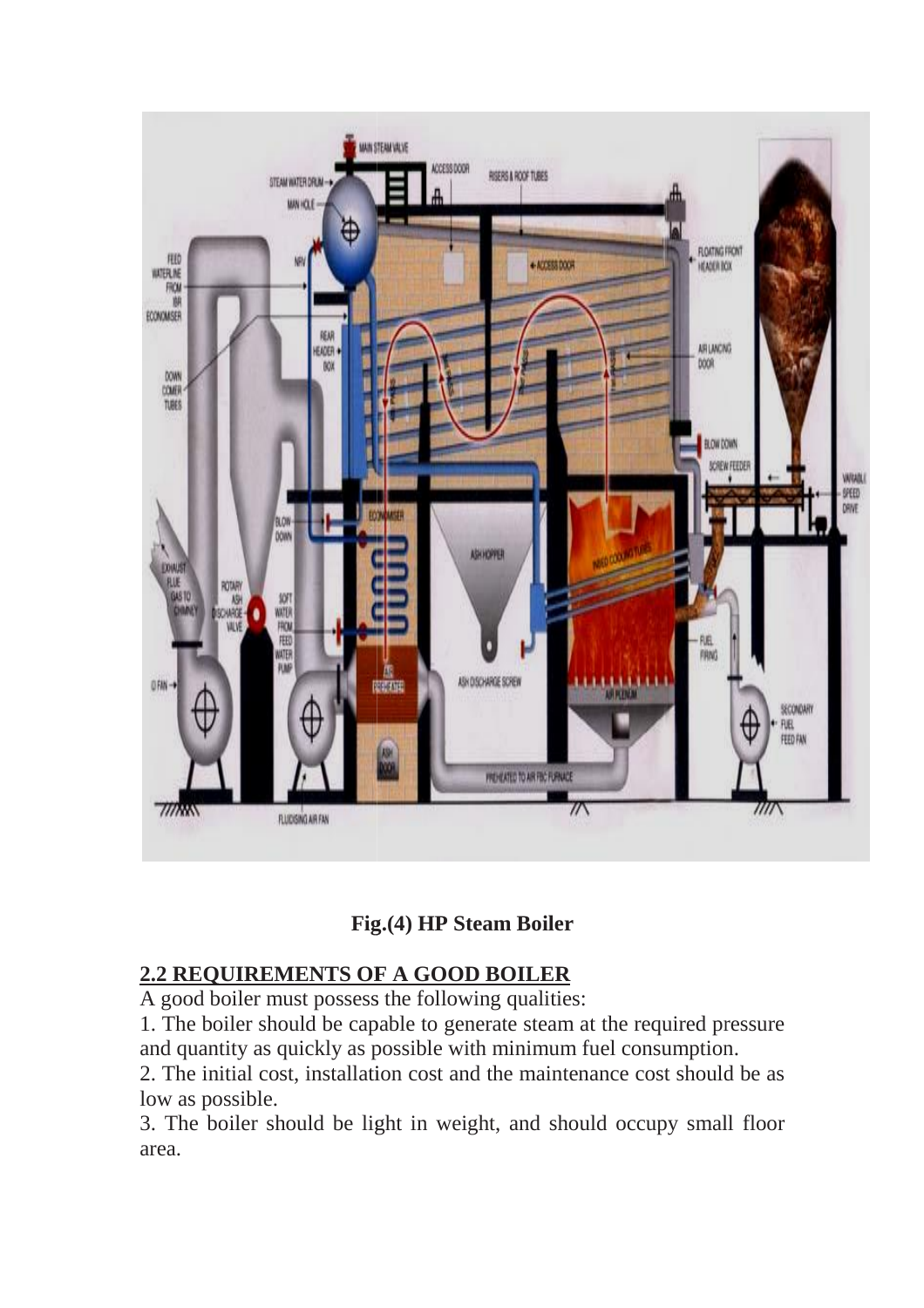4. The boiler must be able to meet the fluctuating demands without pressure fluctuations.

5. All the parts of the boiler should be easily approachable for cleaning and inspection.

6. The boiler should have a minimum of joints to avoid leaks which may occur due to expansion and contraction.

7. The boiler should be erected at site within a reasonable time and with minimum labor.

8. The water and flue gas velocities should be high for high heat transfer rates with minimum pressure drop through the system.

9. There should be no deposition of mud and foreign materials on the inside surface and soot deposition on the outer surface of the heat transferring parts.

10. The boiler should conform to the safety regulations as laid down in the *Boiler Act.* 

# **2.2.1 HIGH PRESSURE BOILERS**

In all modern power plants, high pressure boilers (> 100 bar) are universally used as they offer the following advantages. In order to obtain efficient operation and high capacity, forced circulation of water through boiler tubes is found helpful.

I. The efficiency and the capacity of the plant can be increased as reduced quantity of steam is required for the same power generation if high pressure steam is used.

2. The forced circulation of water through boiler tubes provides freedom in the arrangement of furnace and water walls, in addition to the reduction in the heat exchange area.

3. The tendency of scale formation is reduced due to high velocity of water.

4. The danger of overheating is reduced as all the parts are uniformly heated.

5. The differential expansion is reduced due to uniform temperature and this reduces the possibility of gas and air leakages.

# **2.2.2 Combustion Control Systems**

 Regulates furnace fuel and air ratio within limits for continuous combustion and stable flame throughout the demand operating limits of the boiler and includes draft control.

The **fuel valve** maintains the fuel flow and the **air damper** maintains the air flow. The **jackshaft** is a shaft that drives the air damper and fuel valve on a power burner. The air damper and fuel valve are mechanically linked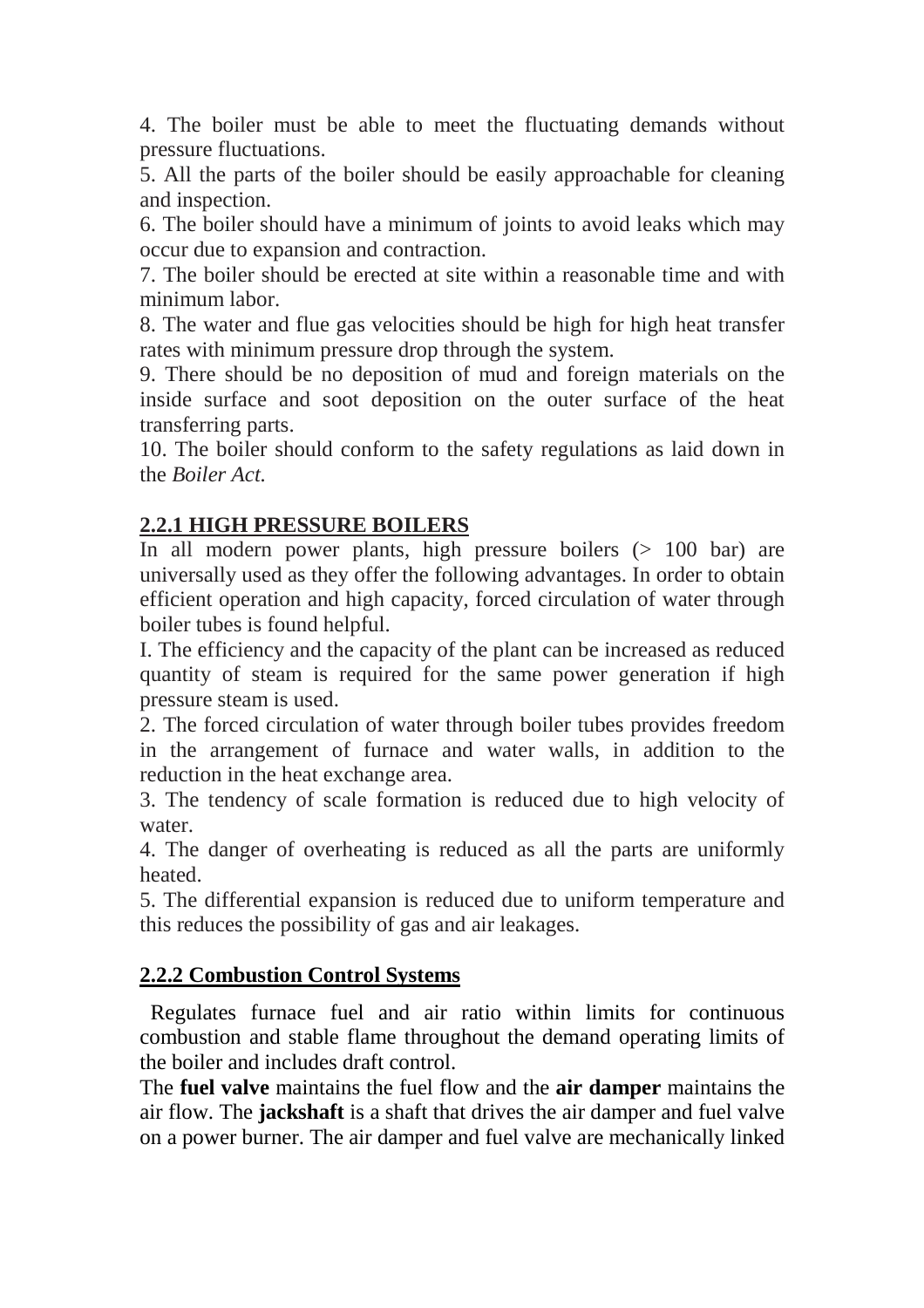and the jackshaft simultaneously moves both to maintain the desired system pressure or temperature. .

A steam boiler is controlled by a pressure control (commonly called a **pressuretrol**), while a hot water boiler is controlled by a temperature switch called an **aquastat**. Boiler burners can be designed to operate the burner and steam production as an **'on-off' system**, which simply turns the burner on and off as load (demand) changes; or as a **modulating system**, which increases or decreases the burner firing rate as the load changes.

The boiler burner **primary control** is the device that safely manages the burner operation. Sometimes called the **programmer** or **burner management system**, the primary control allows fuel to flow only when all of the safe conditions for fuel ignition are met.

The sequence of burner operation does not allow fuel to flow unless all controls and safety devices agree that the burner can safely operate. Called '**permissive**', the safety controls include the **low water fuel cutout (LWCO)**, the burner fan, high pressure or high temperature cut-out, fuel valves, gas pressure switches, etc. If all the permissive agree, the fuel valves will open as directed by the burner control. If any one of the permissive is not satisfied, fuel cannot flow, as the permissive are wired in a series circuit.

The **flame safeguard system** 'proves' flame in order to safely allow fuel to flow to the burner. There are five types of flame detectors when used with combustion heating equipment. They are:

1. CAD Cell (Cadmium Sulfide) the photocell changes resistance as cadmium sulfide is responsive to light

2. Infrared (IR) Light is sensitive to the infrared radiation emitted by the combustion of fuels such as natural gas, oil and coal.

3. Photocell sensors that detect visible light

4. Ultraviolet (UV) Light sensors that detect ultraviolet radiation emitted from all flames

5. Flame Rod is a sensor that has the ability to use a small amount of current, which is conducted by and through the flame.

# **2.3: Boiler Maintenance**

# **2.3.1 Maintenance Basics**

The **boiler operator** is responsible for operating and maintaining the boiler in a safe and efficient manner through the use of sound engineering practices and manufacturer's specified maintenance procedures. Most boiler accidents are caused by operator error and poor maintenance.

The **Chief Engineer** of a boiler plant holds the responsibility for directing boiler operations, procedures and maintenance. The information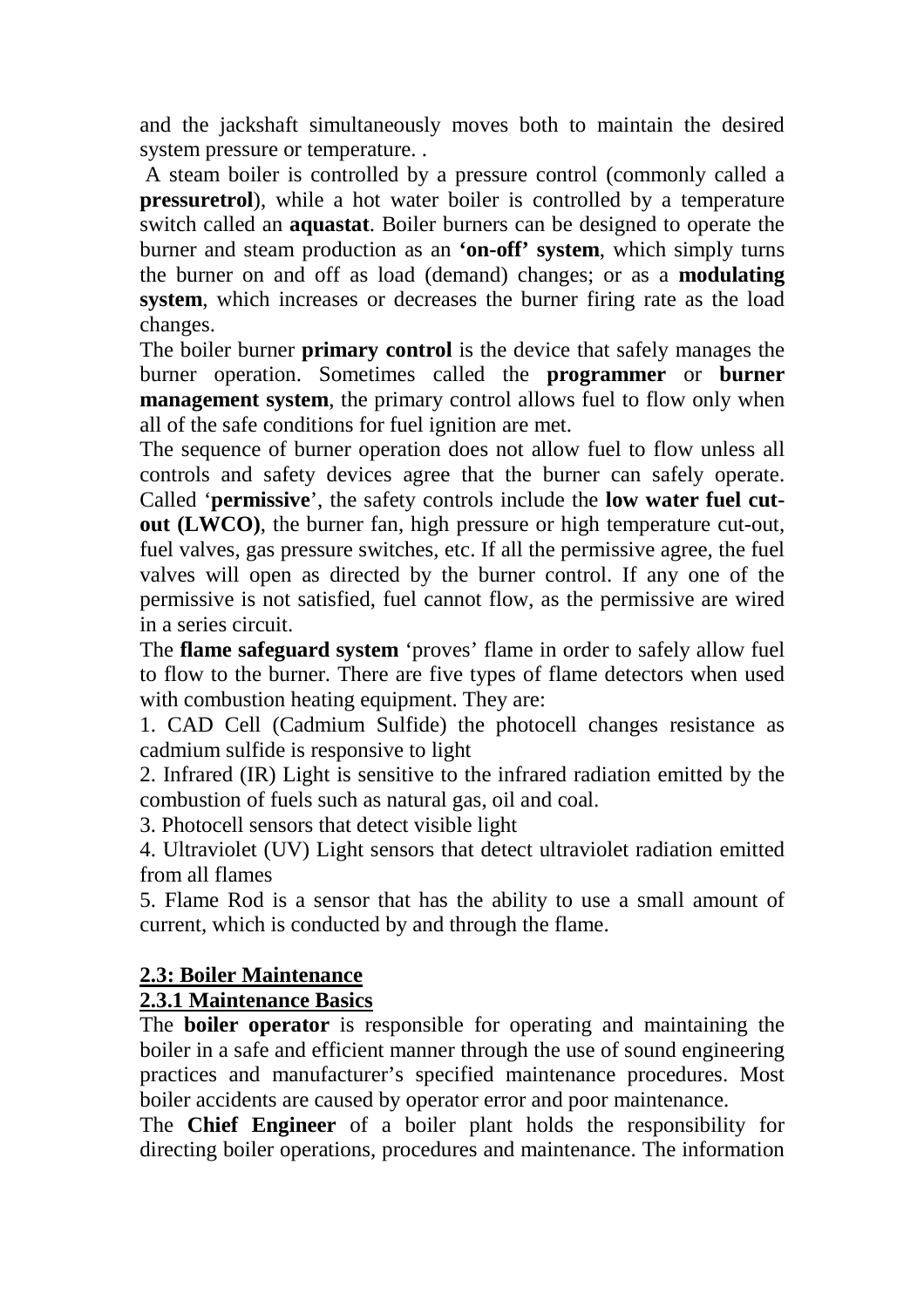used by the Chief Engineer comes from manufacturer's recommendations.

**Log sheets** are a paper record of boiler operation and maintenance, and should be used in all boiler rooms to help ensure safe operation. A log sheet will specify the task to be performed, such as blowing down the low water cut-out (LWCO), and the operator can then mark the sheet to show that this operation was completed. General Boiler Operations include:

• **Startup** - Cold iron start up and new plant start up. Most furnace explosions occur during start up and when switching fuels, so always follow the manufacturer's guidelines.

#### • **Operation & General Maintenance:**

– requires proper training, equipment familiarity and routine maintenance procedures

• **Shutdown** – Whether for a short time or long time, different procedures exist. If the boiler is to be placed out of service for an extended period of time, proper lay-up procedures are required and must be followed.

### **Normal Operating Water Level**

 The most important task in boiler maintenance is maintaining the **normal operating water level (NOWL)** in the boiler. A low water condition is the most common cause of boiler failure. The first thing a boiler operator should do when entering the boiler room or taking over boiler operation is to check the NOWL. An **automatic boiler feed water regulator** is designed to maintain the proper water level in the boiler. A **low water alarm** in the system is designed to alert the boiler operator of a low water level. In the event of a low water alarm, secure the fire first before adding water to the boiler. The **gage glass** (sight glass) is a tube that indicates the water level in the boiler. It is installed either directly on the boiler or on the water column. It is connected at the top into the steam section of the boiler and at the bottom into the water section, thus showing the true boiler water level. The water level in the gage glass is tested by opening and then closing

the gauge glass blow down valve. In addition to the gage glass, some boilers also have **try-cocks** installed to indicate the water level. The three try-cocks (which are draining valves) are placed on the water column at various levels. If the boiler water level is at the NOWL, the bottom trycock will vent water, the middle try-cock will vent water/steam, and the top try-cock will vent steam.

#### **Blow down.**

The water removed under pressure, from a boiler, through the bottom drain valve(s), to eliminate sediment and reduce total solids. **Note**: Blow down of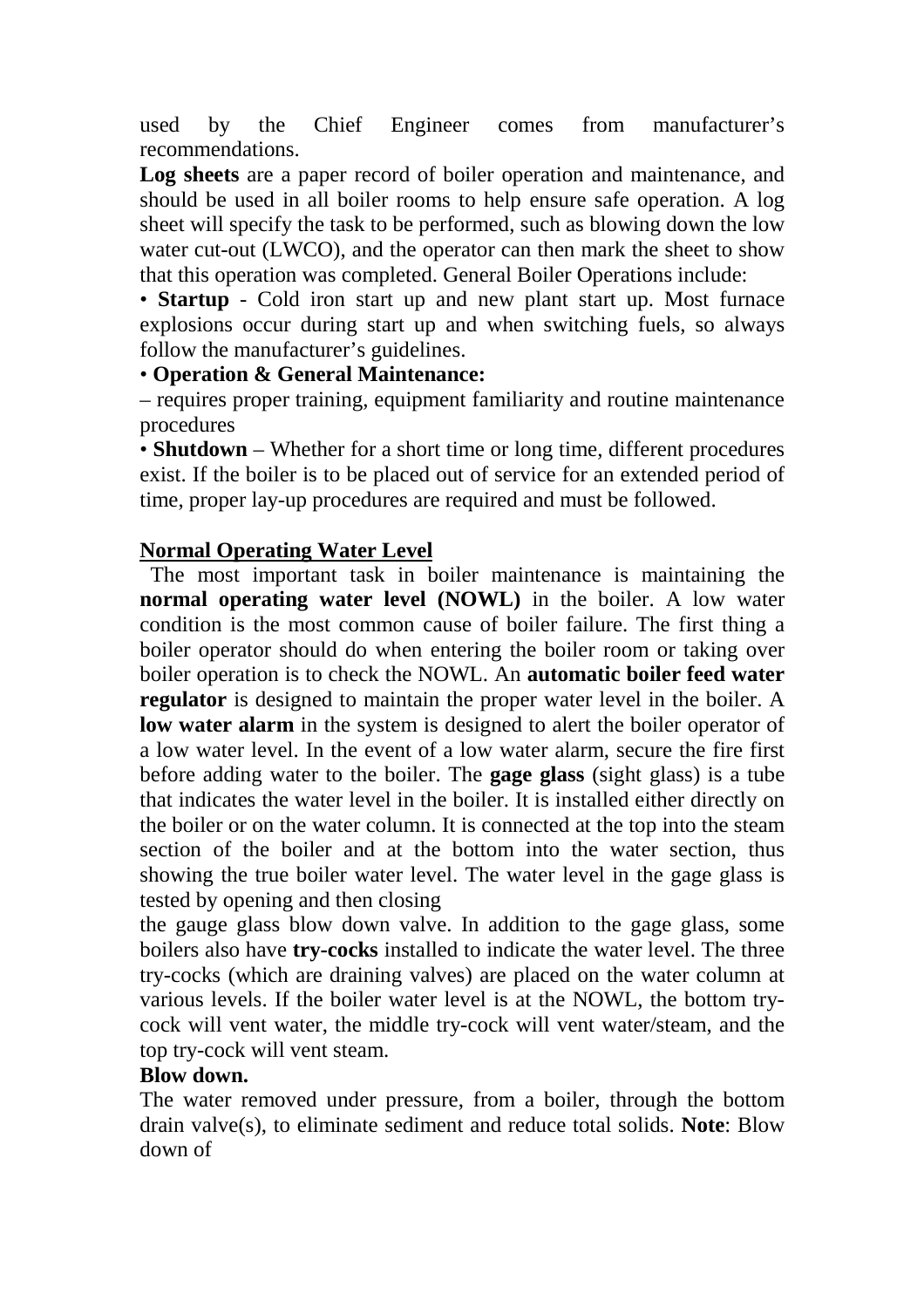Float-operated low water fuel cut-offs is also done for this reason. If sludge accumulates and builds up under the float the device may not be able to see an actual low water condition to shut off the burner.

### **Boiler blow down**

is removal of water from the boiler. It is done in order to remove the amount of solids in the water, and is performed as either bottom (sludge) blow down, or continuous (surface) blow down. The blow down frequency and duration is primarily determined by the boiler water analysis. The water quality will vary greatly based on boiler type and size, amount of condensate return, and boiler water treatment program.

### **Inspections:**

A boiler **internal inspection** is performed to allow the boiler inspection a view of all internal surfaces, i.e. tubes, shell, drum, welds, refractory, etc. The boiler is taken off line, cooled, drained, opened and cleaned in preparation for the internal boiler inspection. All hand holes and manholes are opened, and the low water cut-outs are opened and cleaned. An **external inspection** can be performed by

• Viewing the outside of the boiler while operating

• Viewing the outside of the boiler while shut down but not open

• Hydrostatic inspection or Operational inspection which is performed while the boiler is on line. This is a water pressure test of new installations and repaired boilers. A **hand hole** provides access to the waterside of the fire tube boiler for inspection.

# **2.3.2 Boiler trim, Valves, Fittings, and Controls:**

**Boiler trim** is the controls and fittings used to operate the boiler. The trim determines whether the pressure vessel is used for steam or hot water production. Trim includes devices such as the low water cut-out, the gage glass (sometimes called the sight glass), the pressure gauge, etc.

# **Valves:**

The **safety valve** (also referred to a relief valve, pop-off valve, or safety relief valve) provides protection to the pressure vessel from over pressurization and is the primary safety control on all boilers. Safety valves are designed and installed in accordance with ASME and NBIC code. They must be of sufficient size (capacity) to keep the boiler from developing more steam pressure than the valve can relieve, and must be set at or below the boiler MAWP (Maximum Allowable Working Pressure). Valve pressure settings cannot be changed by plant personnel, but must be calibrated by a certified repair facility. There should be no shut off valves between the boiler and the pop-off valve. Boilers with more than 500 sq ft. of heating surface require two or more safety valves.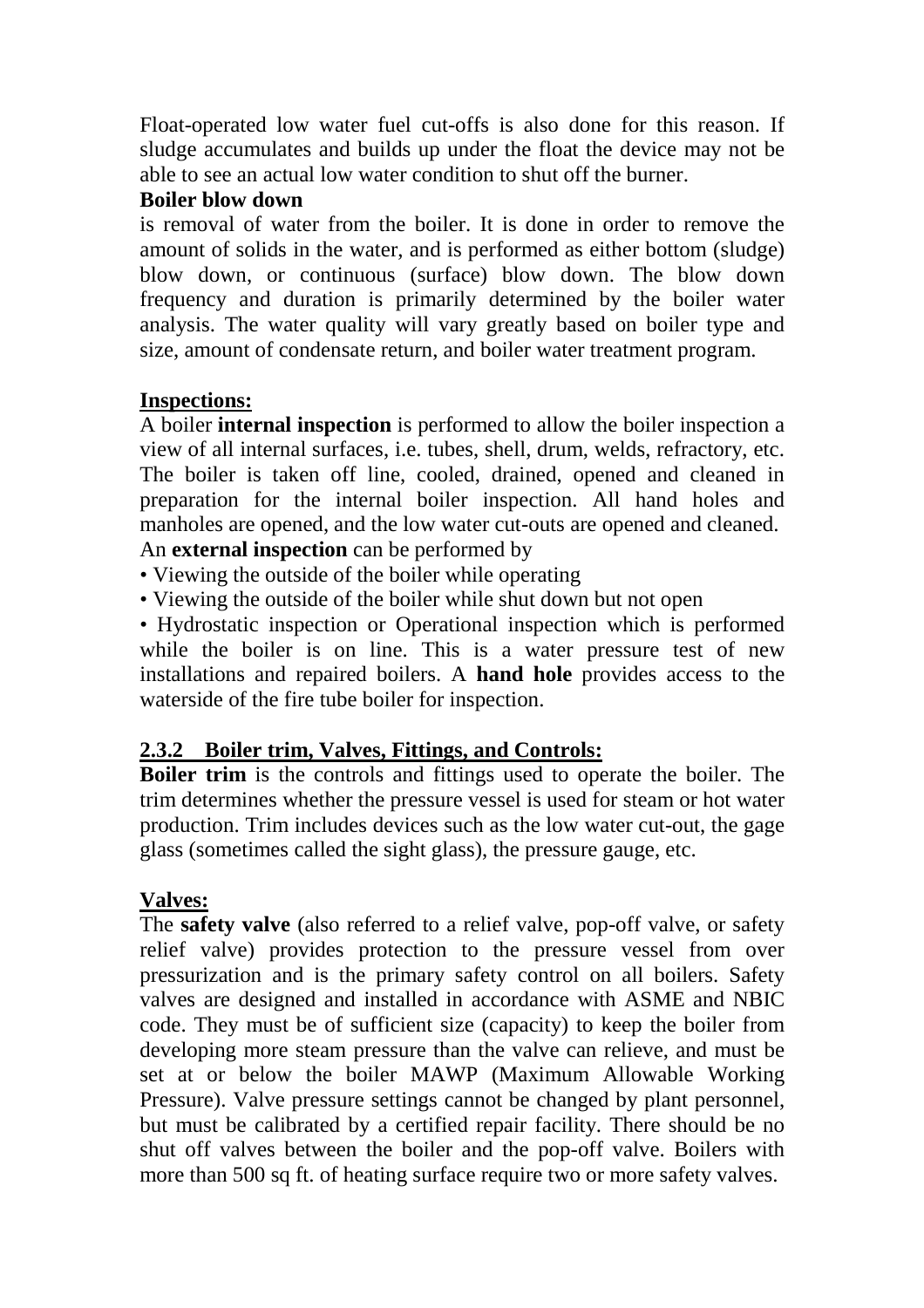Safety valves are spring loaded valves and should be regularly tested by the boiler operator on duty, unless plant policy states otherwise. Testing a safety (relief) valve is performed by simply lifting the test lever on the side of the valve. This test is done while the boiler is operating at between 75% and 100% of its operating pressure. Prior to the test, determine that the valve discharge is piped to a safe place.

# A **gate valve:**

is an isolation valve, and is used only for the purpose of stopping or allowing flow. Gate valves are used as steam stop valves, blow down valves, etc. Gate valves should always be fully open or completely closed, never in between.

An **Outside Stem and Yoke or OS&Y valve** is a gate valve designed for boiler room service. The stem and yoke are outside the valve body. A rising stem valve allows the boiler operator to know the position of the valve by looking at the stem. If the stem is extended (up or out) the valve is open. In an open position, the valve provides no resistance to the flow of steam. If the stem is down or in, the valve is closed. These valves are typically seen in steam lines.

# A **globe valve:**

is a modulation valve, not an isolation valve. A globe valve disrupts the flow of the fluid, even in the fully open position.

A **check valve** allows flow in one direction only. These are often seen in feed water lines between the pumps and the boiler. When opening any manual valve, the boiler operator should open the valve slowly in order to prevent water hammer.

# **Low Water Fuel Cut-Out (LWCO***)* the **LWCO:**

is designed to protect the boiler from a low-water condition. The control opens the burner circuit, stopping the burner if it senses a low-water level. An LWCO that controls only the burner circuit (such as the secondary LWCO on a steam boiler) is called a **single element control**. Controls may also operate the feed water pump or valve or a make-up water valve as well as the burner. They are called **dual or triple element controls**. If the LWCO is mechanical (a float), it must be blown down (drained) on a regular basis to prevent sediment from accumulating in the float chamber. If it is electronic, this procedure is not necessary. Both types should be disassembled and cleaned at least once per year.

Testing the LWCO is done by draining the float chamber to see if the burner stops, called a **controlled blow down test**. This test should be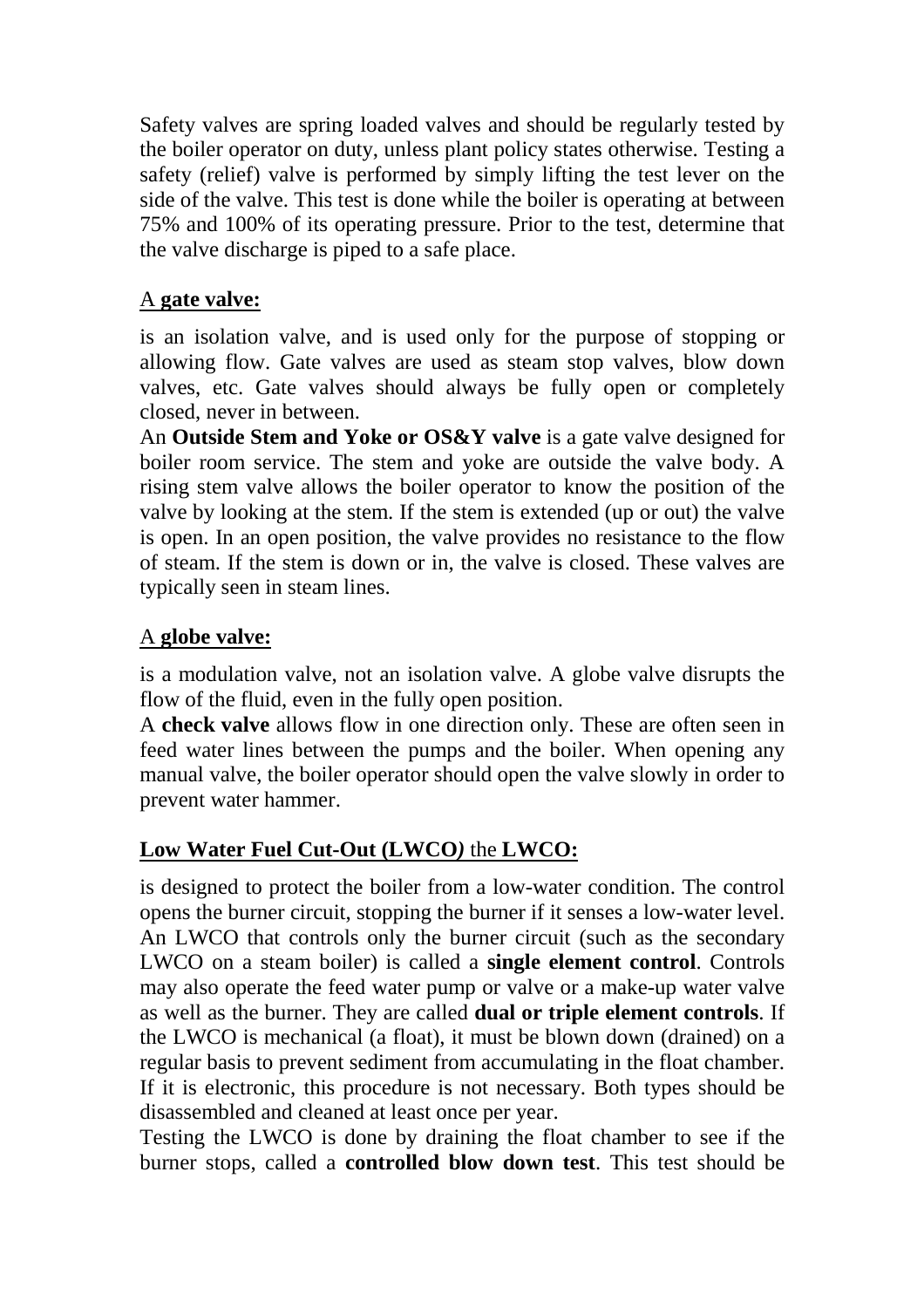performed on a regular basis. The electronic control is tested by the evaporation or slow drain method. This test requires the feed water supply to be secured, and the burner is allowed to operate normally. If the control is functioning properly the burner will shut off when the water level goes below the NOWL. As the water supply has been shut off to the boiler, this test is extremely dangerous and should only be done by qualified operators.

# **2.3.3 Boiler Water Treatment**

There are three phases of water treatment in a boiler system:

• **Blow down**, which maintains the TDS (total dissolved solids) in the system

• **External Treatment**, which removes hard salts, minerals and oxygen before the water enters the boiler

• **Internal Treatment**, which maintains proper water chemistry by adding chemical additives to the boiler water

The primary goal of boiler water treatment is to control solids that cause deposits in the boiler and control gases that cause corrosion.

The boiler **feed water system** includes the necessary equipment to supply the boiler with the heated / treated water for maximum boiler efficiency. A **feed water pump** pumps the water from the feed water system to the boiler.

**Hardness & Scale** City and well water supply contains minerals and solids**. Calcium** and **magnesium** are the most common of the minerals found in water supplies. Water may also contain silica, iron, and other trace minerals that vary by geographic location. The build up of minerals on a surface is referred to as **scale**. The build up of scale on a heating surface insulates and overheats metal surfaces, reducing the life of the boiler and making it less efficient. Additionally, the scale can travel downstream of the boiler clogging ports and surfaces of other equipment.

**Hardness** of water is the measurement of mineral content or scale forming salts in water. **Hard water** is water than contains more than 25 ppm of scale-forming minerals. **Soft Water** is water with low mineral content.

# **Conductivity:**

is a measurement of how many solids are in the water, based on the conductance (ability to conduct electricity) of the water. The more solids, the better the water conducts electricity and the more scale will build up. Water treatment programs use conductivity as a way to measure and control the solids level in the boiler water. The water treatment program should specify the maximum amount of conductivity allowed in the boiler water. Conductivity is controlled by blow down.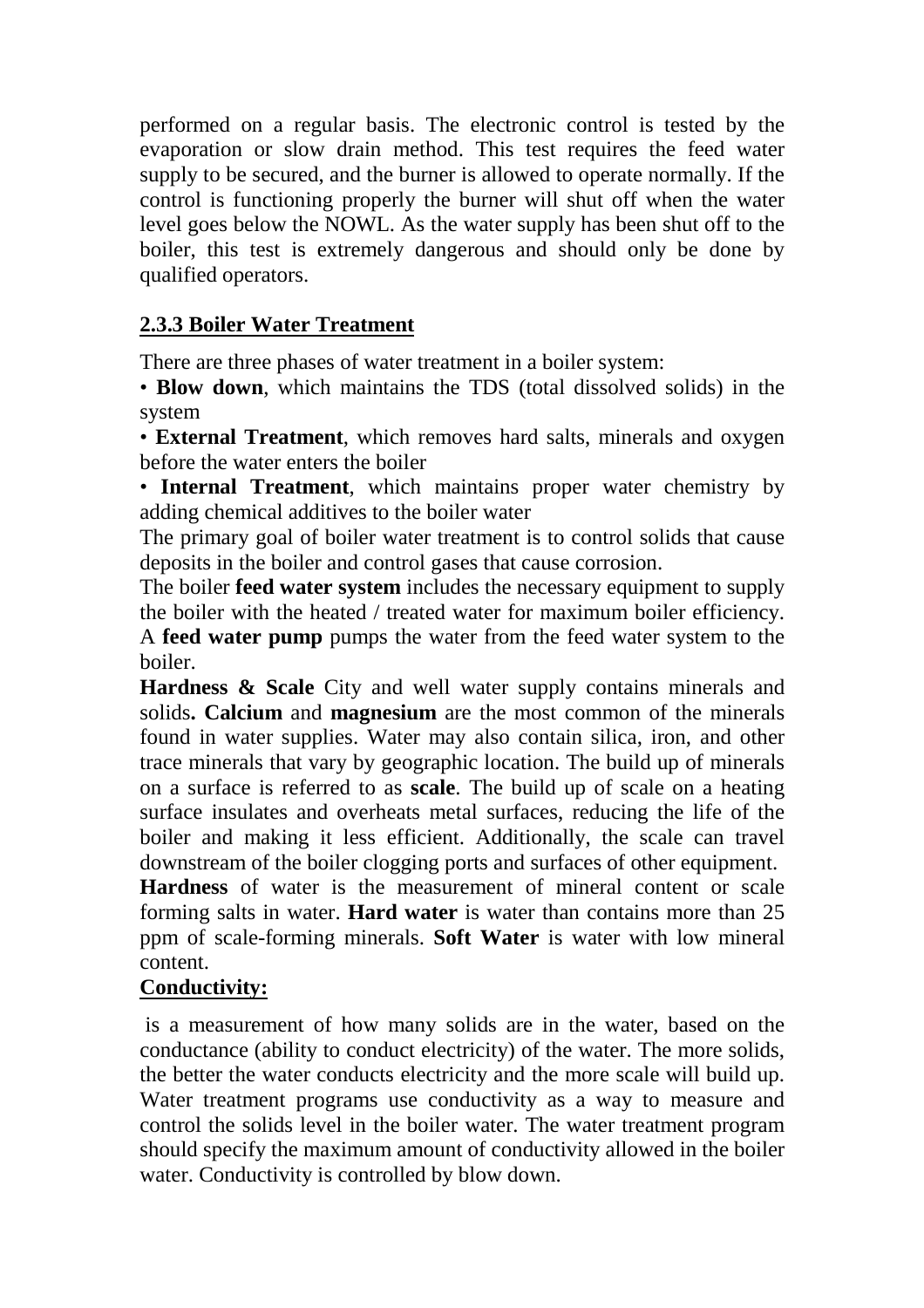Water can be softened by the use of a **water softener** (sodium zeolite) that removes hardness minerals before the water enters the boiler, or softened chemically while the water is in the boiler. Most boiler plants in hard water locations use both methods to ensure hardness removal.

**Phosphates** (tri-sodium phosphate, dipotassium phosphate), chelants, and polymers are used for steam boiler scale and corrosion inhibitors. **Sodium nitrite** and **sodium molybdate** are used as inhibitors in hot water systems.

In addition, boiler water treatment compounds usually contain **tannins**  and **lignins** for settling and dispersal of sediment in order to prevent the sludge from adhering to the boiler surfaces.

**PH**, the potential of Hydrogen ions, is a measurement of the acidity or basicity of the water. The pH scale runs from  $0 -14$ , with the low end being acid and the high end being base. Untreated ground or surface water is usually in the pH range of  $6 - 8$ . Ideal water pH for boilers will range from 8 pH to 12.7 pH, depending on the type of boiler, so the pH level of the water sometimes needs to be increased. **Sodium hydroxide**  (caustic soda) and **sodium carbonate** are often used to raise the pH of the boiler water in steam systems, while **sodium borate** is commonly used in hot water boilers.

### **Gases:**

Steel boilers are prone to attack from the oxygen in the boiler water, which causes pitting, a severe form of corrosion. Pitting damage is irreversible. As the water is heated, gases (oxygen and carbon dioxide) are driven out of the water and settles on the metal surface, causing a corrosion cell. Water treatment programs minimize the damage caused by water as it contacts the boiler metal. Oxygen can be removed mechanically using a deaerator, and chemically (scavenged) with such compounds a sodium sulfite, bisulfite, and hydrazine. High pressure boiler plants typically utilize a deaerator followed by addition of chemicals to the boiler water, while low-pressure plants generally use only the chemical method of oxygen scavenging.

# **Volatile amines**:

of either the filming or neutralizing type, are used for prevent of pitting and corrosion in steam and condensate return lines.

#### **Carryover:**

is the term used to describe water being carried with the steam into the steam system. Carryover can lead to water hammer and wet steam.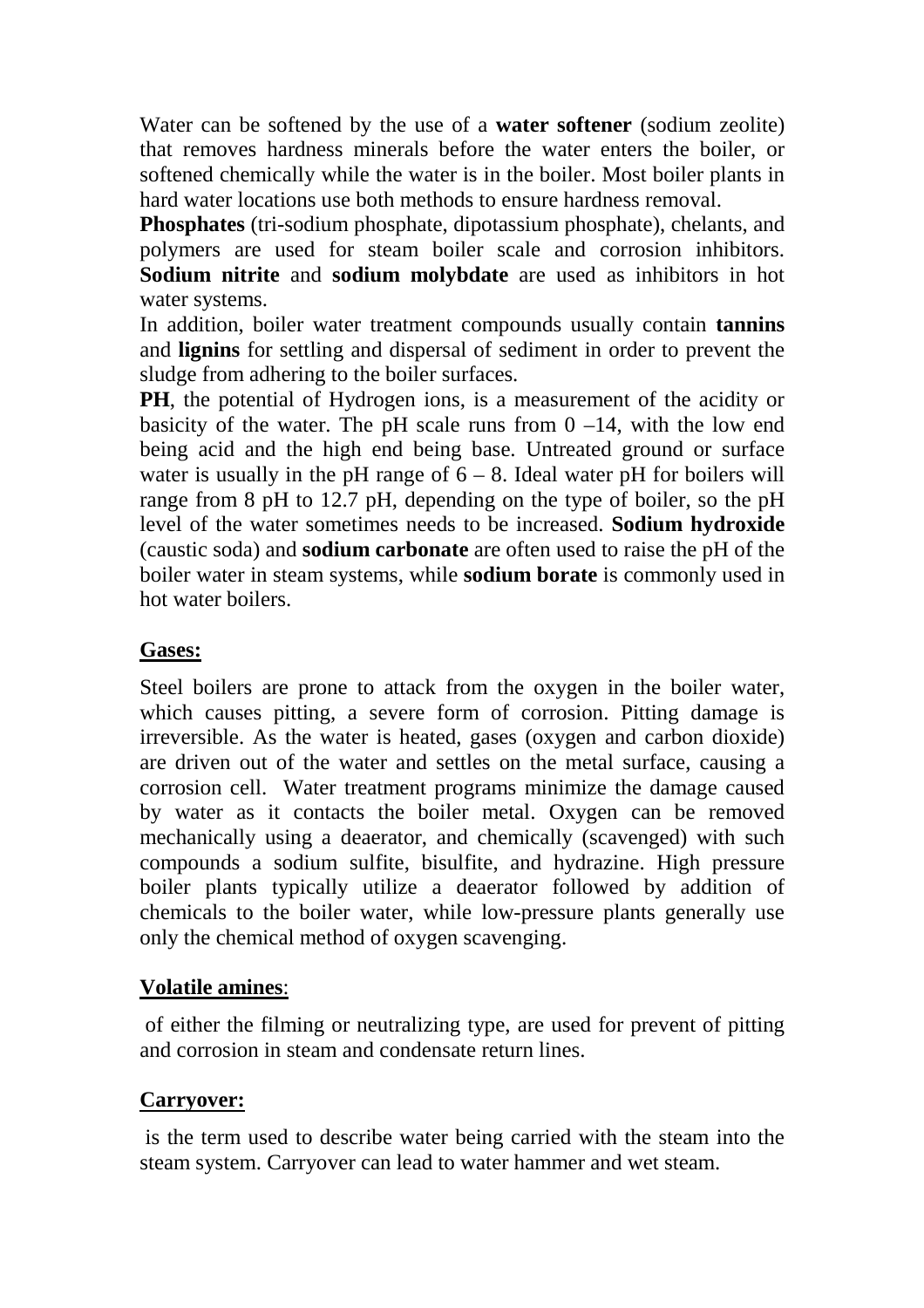### **Water Hammer:**

occurs when water is being pushed through the steam lines by the steam. This can result in damage to the system piping, valves, and fittings.

### **Wet steam**

is water droplets being contained within the steam. Wet steam may not cause problems in low pressure systems, but can cause serious damage to high pressure turbines.

Carryover can be caused by several factors, including higher than normal water level surface and impurities such as oil or foam.

### **2.4 Boiler Efficiency**

The efficiency of the burner determines the amount of heat being lost in the combustion process. **Burner efficiency** is calculated by obtaining a flue gas sample and analyzing the by-products of combustion, such as carbon dioxide, oxygen, carbon monoxide, nitric oxide, sulfur dioxides, etc. and comparing those readings to the stack temperature.

### **Boiler efficiency**

 includes not just the burner, but the entire heat exchange process. Boiler efficiency is a calculation of the amount of heat content (in Btu) purchased in the fuel compared to the heat of the steam (in pounds) that is produced.

Total boiler efficiency includes radiation and convection losses as well as combustion loss.

The biggest problem in boiler efficiency is poor waterside care, which leads to scale and corrosion of the heat exchange surfaces. Poor care of the fireside (mainly when burning oil), and loss of heat through uninsulated or poorly insulated surfaces are also big sources of efficiency losses, but not as significant as waterside losses.

A regular **burner checkup** and tuning will maximize combustion efficiency. The burner technician will maximize CO2 while Minimizing O2, and maintain as low as possible stack temperature.

# **Condensate:**

is steam that has given up its heat and should be returning to the boiler. Lost condensate is lost money, as the water has been purchased, heated, and chemically treated, all costing money. Returning the condensate to the boiler instead of dumping it to a drain can save thousands of dollars per year.The **steam trap** is designed to hold steam in the piping or heat exchanger until it has given up its latent heat. When this has occurred, the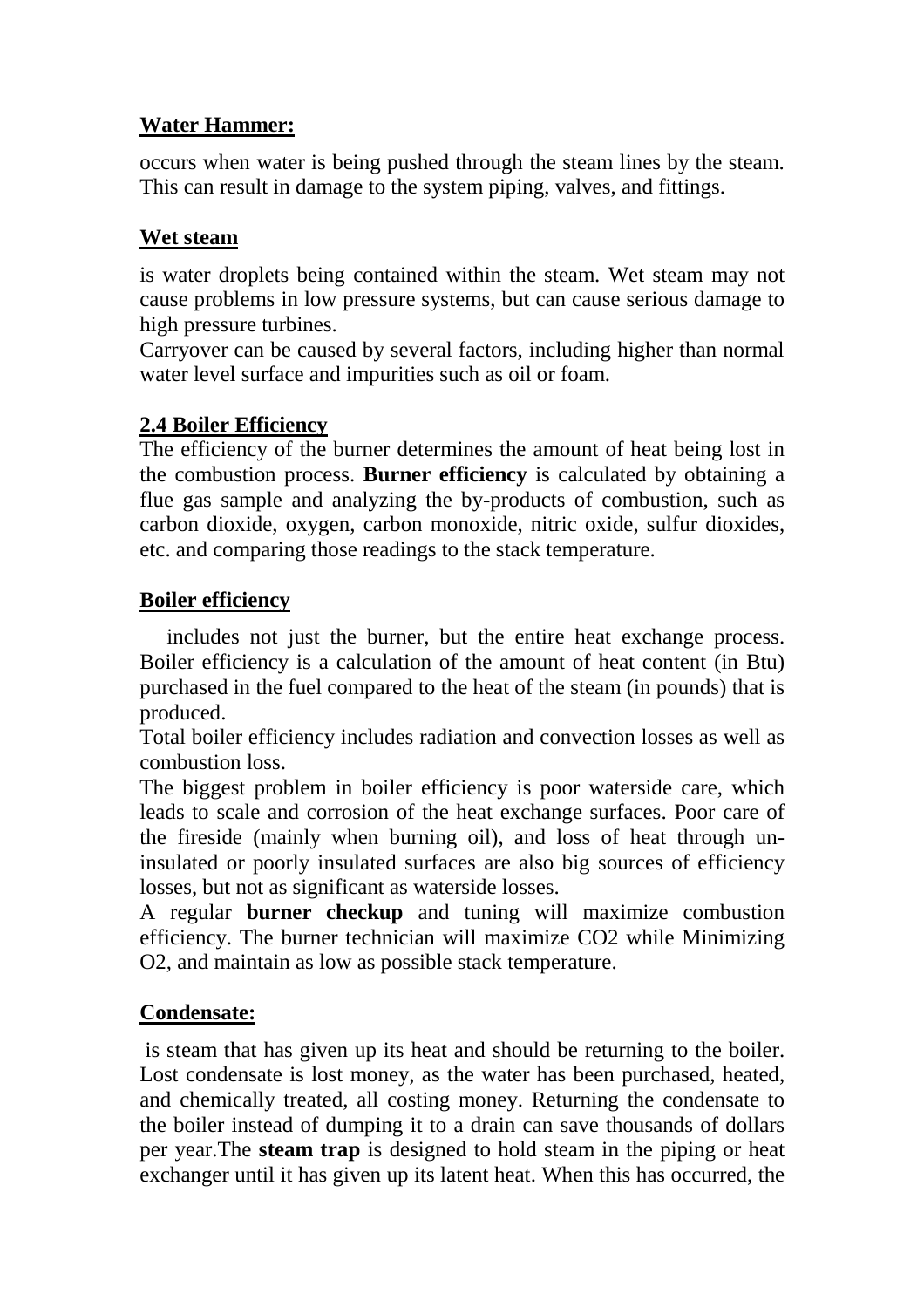steam will condense, or change state back to a liquid. The steam trap will let condensate pass through, but will not allow steam to pass.

There are several types of steam traps. All are designed with the same goal: allow condensate, but not steam, to pass through the trap.

The **inverted bucket steam trap** consists of a bucket that will rise when steam enters the trap, blocking the discharge. As the steam cools and condenses, the bucket falls, allowing the condensate to pass.

The **float and thermostatic (F&T) trap** has a float that rises when condensate enters the trap, opening the discharge. The thermostatic element allows air to vent, but closes when steam enters the trap. The thermostatic trap uses a bellows filled with fluid that expands when the steam enters the trap, closing the discharge.

An **economizer** is installed in the stack of some boilers. The economizer saves energy by using heat that would otherwise be lost to the atmosphere. The economizer is a heat exchanger that pre-heats the boiler feed water with heat from the flue gases. Flue gases can also be used to heat the combustion air being brought into the burner**.** 

# **2.5 REQUIREMENTS**

Minimum requirements that Criterion users shall follow are specified in this section.

The Criterion users are responsible for analysis of operational performance and SSC replacement or refurbishment based on their analysis. Laws, codes, contractual requirements, engineering judgment, safety matters, and operations and maintenance experience drive the requirements contained in this section.

# **Operations Requirements:**

When starting a boiler, after lay-up, bring pressure and temperature up **slowly**. Stand by boiler until it reaches the established cutout point to make sure the operating control shuts off the boiler. During this period, walk around the boiler frequently to observe that all associated equipment is operating properly. Visually check burner for proper combustion.

# **Maintenance Requirements:**

Listed below are frequencies for the various routines and tests that shall be performed in connection with the inspection and maintenance of steam /hot water heating boilers.

1) **For daily**; it is recommended that building managers, or their designees, check operating boilers daily, in their buildings, during the workweek. Observe water levels, operating pressures, temperatures and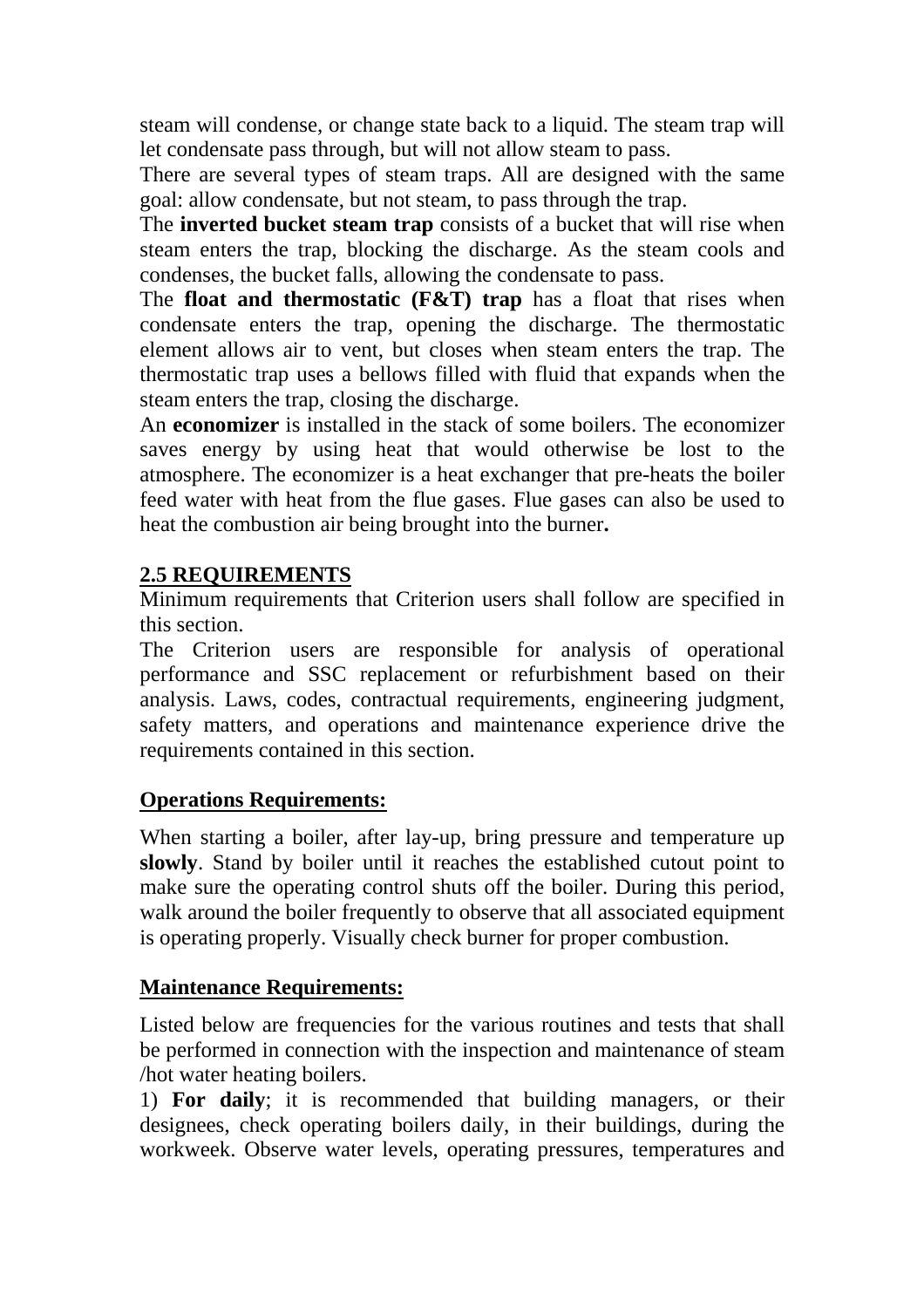general conditions. Determine the cause of any deviation from expected values, unusual odors, noises, or conditions.

**2) Weekly** (Steam Boilers in Service Only)

• Observe water level at the gage glass, operating pressure, and condition of flame and general conditions. Blow down water column, in gage glass, through the gage glass blow down valve. This action keeps the water column and piping connections clean and free of sediment or sludge.

• Test the two float-operated low water fuel cut-offs (LWC) by blowing them down, one at a time, while boiler is firing and under pressure. This action not only flushes out any sludge that might accumulate under the float but it also simulates a low water condition, by tripping the mercury switch in the LWC, turning off the burner. It is crucial that the burner turns off immediately during these tests.

- Bottom blow down.
- Observe condition of condensate feed pump.

• Test boiler water for proper chemical levels. The chemical levels are recommended by the water treatment vendor.

**Note:** Additional water treatment may be required on some steam boilers. As an example, the 100% make-up water required for the high-pressure "process" steam boilers at TA 55-6 is first pretreated by passing the makeup water through a water softener and then preheated in a deaerator. In this particular system the condensate in not returned to the boilers.

#### **3) Semi-Annually**

• Observe water level and operating pressure in steam boilers or temperature and operating pressure in hot water heating boilers and general conditions. Fire and cycle boiler. The burner should start smoothly without unusual noises. Visually inspect combustion. Changes in flame shape, color and sound are among early indicators of potential combustion-related problems. Changes may be due to changes in fuel pressure or gas/air linkage movement. Check gas/air linkages, on power burner that modulate, for positioning, tightness and binding. Combustion analysis is verifiable only with a flue gas analyzer and is performed mainly on boilers with power burners.

• Inspect fuel supply system and gas controls. Leak check gas controls and associated gas piping with a gas detector or soap suds.

• Test float-operated low water fuel cut-off (LWC) by blowing it down while the boiler is firing and under pressure. Steam boilers, unlike hot water heating boilers, have two of these devices. This procedure not only flushes-out any sludge that might accumulate under the float but it also simulates a low water condition, by tripping the mercury switch in the LWC, turning off the burner. **Note:** On hot water heating boilers it may be necessary to trip the float assembly linkage manually, after blowing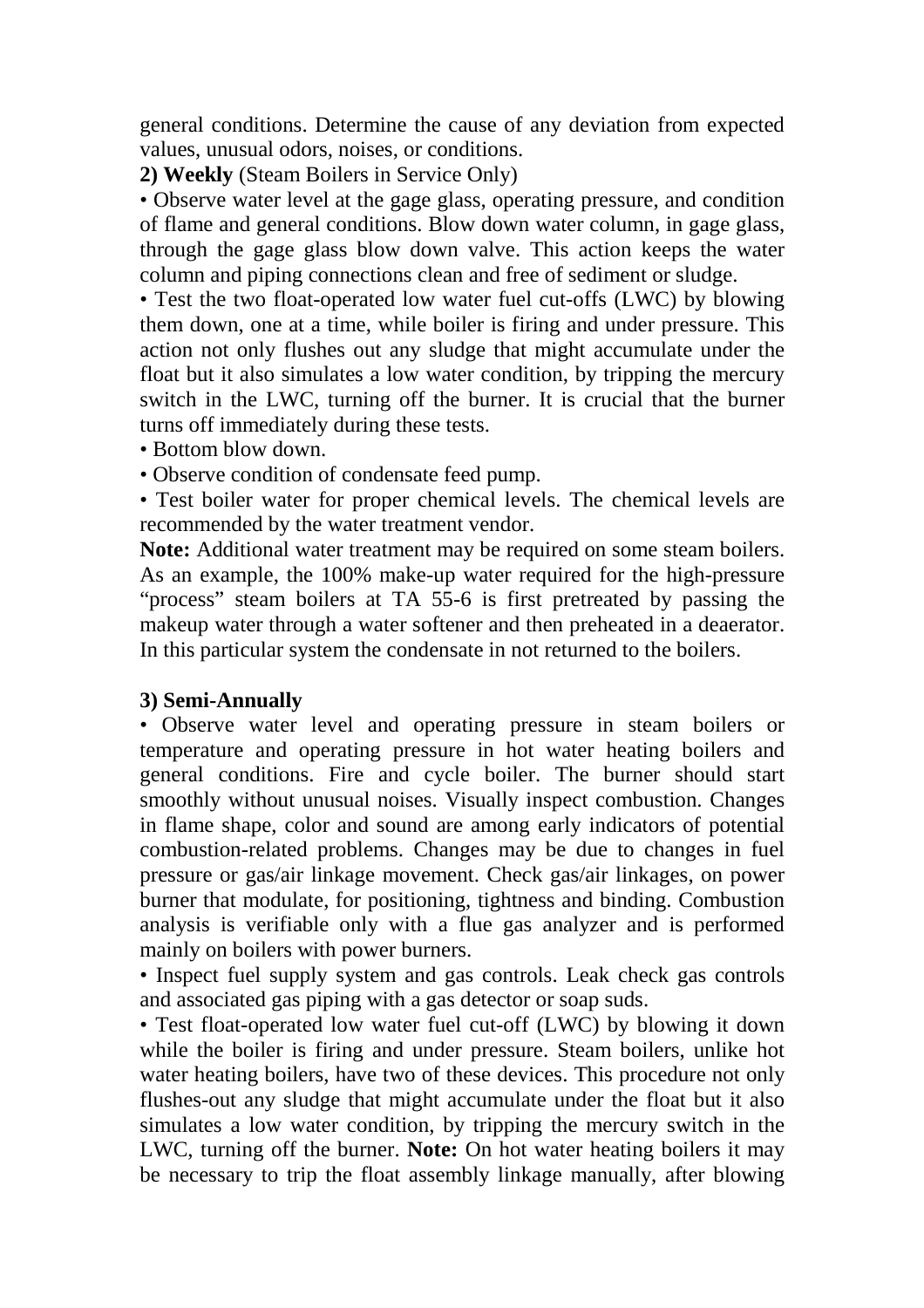down the LWC, to make the mercury switch trip. This is done because a hot water boiler is full of water and will not always trip the mercury switch in the LWC, like a steam boiler will, when the LWC is blown down. Remove the cover on top of the LWC to access the float assembly linkage. It is crucial that the burner shuts off immediately after these tests.

• Test safety/safety relief valve. (Try Lever Test) Manually open the valve by lifting up on the handle while boiler is under pressure. Water or steam should flow when this is done and should shut off completely when the handle is released. Some boilers have two of these devices.

**Note:** The discharge from these valves is under pressure and is at high temperatures. Exercise caution to avoid personnel injury or injury to others.

• Observe the operation of operating control. Operating controls start, stop and modulate some burners (if desired) in response to the systems demand, keeping steam pressure or hot water temperature at or below controller setting.

• Test limits control.

• Test flame detection devices on boilers with flame scanners. Remove the flame scanner with the burner firing. The burner should shut off as a flame failure condition. Clean the flame scanner, reinstall and reset programmer. Check for proper operation as boiler goes through a firing cycle and light off.

• Check all electrical controls and circuitry. Careful inspection may disclose any of the following items: cracked mercury tubes, separation of mercury, cracked insulators, jumpered conditions, loose connections, poor or deteriorated wiring and foreign matter.

• Observe condition of condensate or expansion tank. A waterlogged expansion tank will cause the safety relief valve, on a hot water heating boiler, to relieve every time that it fires. This causes the introduction of makeup water, causing a dilution of the water chemistry in a treated system. Drain expansion tank if it is of a non-bladder type and refill to reestablish an air cushion.

• Observe operation of condensate or circulating pumps. Lubricate pump motors if they are of the type that needs lubrication.

• Observe operation of forced draft fan motors on boilers with power burners and induced draft fan motors on horizontal breeching where applicable.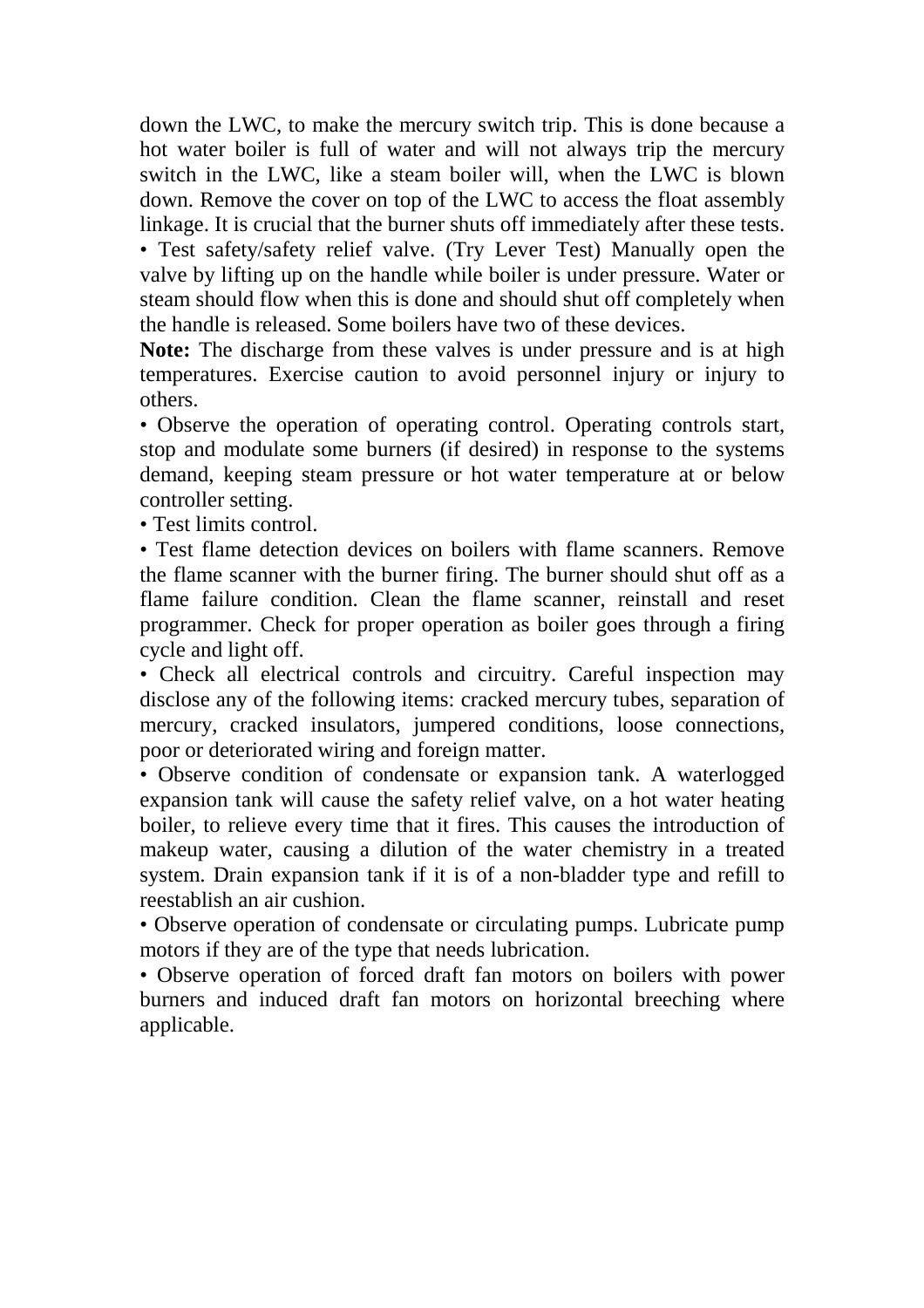# **4) Annually**

### **i)Waterside Preventative Maintenance (All Steam Boilers)**

• Lockout/Tag out boiler and shut-off gas supply.

• On most steam boilers with power burners swing open front and rear flue doors.

Inspect tube sheets for water leakage. The narrow ligaments between tube holes are subject to tremendous stresses and should be watched for any sign of cracking mainly due to overheating.

• Drain steam boiler and remove all hand hole and manhole covers, where applicable, to allow a visual check of all internal accessible areas. Example: shell, tubes and tube sheets

• Carefully examine waterside surfaces using a strong light and mirror where required. Look for evidence of scale, corrosion, blisters, or pitting, indicating adequacy of water treatment.

• Use a high-pressure hose to wash sediment out of the bottom and other internals of the boiler.

• Remove heads from the bodies of the float-operated low water fuel cutoffs (LWC). The float-assembly and mercury switches are located on these heads..

• On steam boilers remove pigtail loops from between boiler and pressure control devices. Clean and reinstall.

### **ii) Fireside Preventative Maintenance (Steam/Selected Hot Water Boilers).**

**Note:** These selected hot water boilers are mainly boilers with power burners that have refractory in front and rear flue doors or have heat extractors in the fire tubes as are found in most one-pass boilers .Steam and hot water heating boilers with atmospheric burners generally require minimal fireside preventative maintenance.

• Routine burner maintenance. Check gas burners for presence of dirt, lint, or foreign matter. Be sure ports, gas passages and air passages are free of obstructions. Check gas/air linkages and moving parts on power burners that modulate, for positioning, tightness and binding. Also check pilot burners and ignition equipment for proper condition and adjustment.